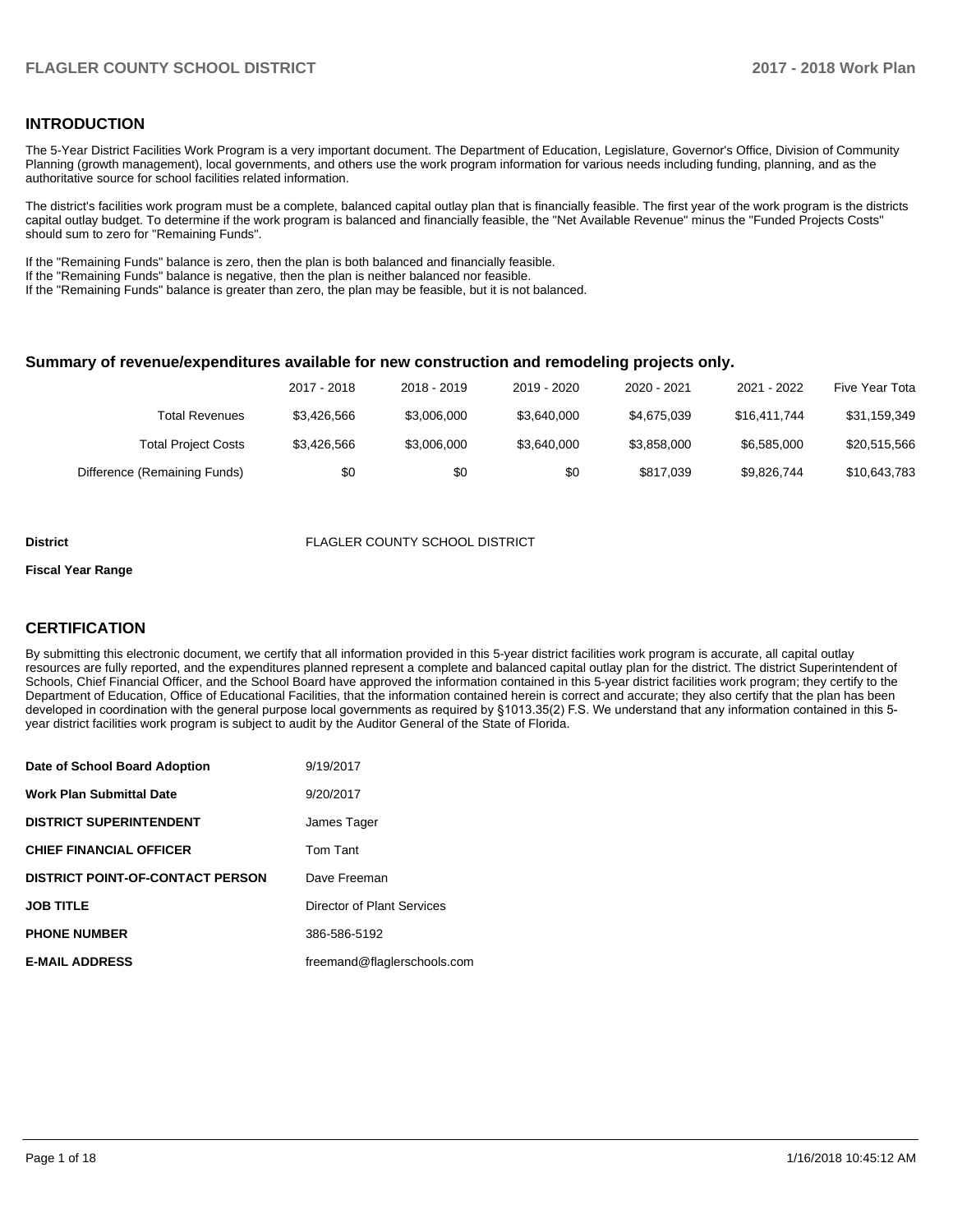# **Expenditures**

### **Expenditure for Maintenance, Repair and Renovation from 1.50-Mills and PECO**

Annually, prior to the adoption of the district school budget, each school board must prepare a tentative district facilities work program that includes a schedule of major repair and renovation projects necessary to maintain the educational and ancillary facilities of the district.

|                                  | <b>Item</b>                                                                                                                                                                                                                                                                                                    | 2017 - 2018<br><b>Actual Budget</b> | $2018 - 2019$<br>Projected | 2019 - 2020<br>Projected | $2020 - 2021$<br>Projected | 2021 - 2022<br>Projected | Total       |  |  |  |
|----------------------------------|----------------------------------------------------------------------------------------------------------------------------------------------------------------------------------------------------------------------------------------------------------------------------------------------------------------|-------------------------------------|----------------------------|--------------------------|----------------------------|--------------------------|-------------|--|--|--|
| <b>HVAC</b>                      |                                                                                                                                                                                                                                                                                                                | \$456,300                           | \$413,100                  | \$467,100                | \$477,600                  | \$482,600                | \$2,296,700 |  |  |  |
| Locations:                       | BELLE TERRE ELEMENTARY, BUDDY TAYLOR MIDDLE, BUNNELL ELEMENTARY, FLAGLER-PALM COAST SENIOR HIGH, INDIAN<br>TRAILS SCHOOL, LEWIS E WADSWORTH ELEMENTARY, MATANZAS HIGH SCHOOL, OLD KINGS ELEMENTARY, RYMFIRE<br>ELEMENTARY                                                                                      |                                     |                            |                          |                            |                          |             |  |  |  |
| Flooring                         |                                                                                                                                                                                                                                                                                                                | \$170,000                           | \$170.000                  | \$180,000                | \$185.000                  | \$190,000                | \$895,000   |  |  |  |
| Locations:                       | BELLE TERRE ELEMENTARY, BUDDY TAYLOR MIDDLE, BUNNELL ELEMENTARY, FLAGLER-PALM COAST SENIOR HIGH, INDIAN<br>TRAILS SCHOOL, LEWIS E WADSWORTH ELEMENTARY, MATANZAS HIGH SCHOOL, OLD KINGS ELEMENTARY, RYMFIRE<br><b>ELEMENTARY</b>                                                                               |                                     |                            |                          |                            |                          |             |  |  |  |
| Roofing                          |                                                                                                                                                                                                                                                                                                                | \$170,298                           | \$220,000                  | \$226,000                | \$235,500                  | \$240,000                | \$1,091,798 |  |  |  |
| Locations:                       | BELLE TERRE ELEMENTARY, BUDDY TAYLOR MIDDLE, BUNNELL ELEMENTARY, FLAGLER-PALM COAST SENIOR HIGH, INDIAN<br>TRAILS SCHOOL, LEWIS E WADSWORTH ELEMENTARY, MATANZAS HIGH SCHOOL, OLD KINGS ELEMENTARY, RYMFIRE<br><b>ELEMENTARY</b>                                                                               |                                     |                            |                          |                            |                          |             |  |  |  |
| Safety to Life                   |                                                                                                                                                                                                                                                                                                                | \$70,000                            | \$75,000                   | \$85,000                 | \$90,000                   | \$90,000                 | \$410,000   |  |  |  |
|                                  | Locations: BELLE TERRE ELEMENTARY, BUDDY TAYLOR MIDDLE, BUNNELL ELEMENTARY, CENTRAL SERVICES COMPLEX, FLAGLER-PALM<br>COAST SENIOR HIGH, INDIAN TRAILS SCHOOL, LEWIS E WADSWORTH ELEMENTARY, MATANZAS HIGH SCHOOL, OLD KINGS<br>ELEMENTARY, RYMFIRE ELEMENTARY                                                 |                                     |                            |                          |                            |                          |             |  |  |  |
| Fencing                          |                                                                                                                                                                                                                                                                                                                | \$50,000                            | \$55.000                   | \$60,000                 | \$70.000                   | \$70,000                 | \$305,000   |  |  |  |
|                                  | Locations: BELLE TERRE ELEMENTARY, BUDDY TAYLOR MIDDLE, BUNNELL ELEMENTARY, FLAGLER-PALM COAST SENIOR HIGH, INDIAN<br>TRAILS SCHOOL, LEWIS E WADSWORTH ELEMENTARY, MATANZAS HIGH SCHOOL, OLD KINGS ELEMENTARY, RYMFIRE<br><b>ELEMENTARY</b>                                                                    |                                     |                            |                          |                            |                          |             |  |  |  |
| Parking                          |                                                                                                                                                                                                                                                                                                                | \$86,951                            | \$110,000                  | \$115,000                | \$125,000                  | \$119,500                | \$556,451   |  |  |  |
|                                  | Locations: BELLE TERRE ELEMENTARY, BUDDY TAYLOR MIDDLE, BUNNELL ELEMENTARY, CENTRAL SERVICES COMPLEX, FLAGLER-PALM<br>COAST SENIOR HIGH, INDIAN TRAILS SCHOOL, LEWIS E WADSWORTH ELEMENTARY, MATANZAS HIGH SCHOOL, OLD KINGS<br>ELEMENTARY, RYMFIRE ELEMENTARY                                                 |                                     |                            |                          |                            |                          |             |  |  |  |
| Electrical                       |                                                                                                                                                                                                                                                                                                                | \$233.597                           | \$240.000                  | \$260,000                | \$290.000                  | \$275.000                | \$1.298.597 |  |  |  |
| Locations:                       | ADULT EDUCATION - A1A CENTER, BELLE TERRE ELEMENTARY, BUDDY TAYLOR MIDDLE, BUNNELL ELEMENTARY, CENTRAL<br>SERVICES COMPLEX, COUNTY ADMINISTRATION (GSB), FLAGLER-PALM COAST SENIOR HIGH, INDIAN TRAILS SCHOOL, LEWIS E<br>WADSWORTH ELEMENTARY, MATANZAS HIGH SCHOOL, OLD KINGS ELEMENTARY, RYMFIRE ELEMENTARY |                                     |                            |                          |                            |                          |             |  |  |  |
| Fire Alarm                       |                                                                                                                                                                                                                                                                                                                | \$69,500                            | \$80,000                   | \$80,000                 | \$90,000                   | \$90,000                 | \$409,500   |  |  |  |
|                                  | Locations: BELLE TERRE ELEMENTARY, BUDDY TAYLOR MIDDLE, BUNNELL ELEMENTARY, FLAGLER-PALM COAST SENIOR HIGH, INDIAN<br>TRAILS SCHOOL, LEWIS E WADSWORTH ELEMENTARY, MATANZAS HIGH SCHOOL, OLD KINGS ELEMENTARY, RYMFIRE<br><b>ELEMENTARY</b>                                                                    |                                     |                            |                          |                            |                          |             |  |  |  |
| Telephone/Intercom System        |                                                                                                                                                                                                                                                                                                                | \$40,000                            | \$40,000                   | \$45,000                 | \$50,000                   | \$55,000                 | \$230,000   |  |  |  |
|                                  | Locations: BELLE TERRE ELEMENTARY, BUDDY TAYLOR MIDDLE, BUNNELL ELEMENTARY, FLAGLER-PALM COAST SENIOR HIGH, INDIAN<br>TRAILS SCHOOL, LEWIS E WADSWORTH ELEMENTARY, MATANZAS HIGH SCHOOL, OLD KINGS ELEMENTARY, RYMFIRE<br><b>ELEMENTARY</b>                                                                    |                                     |                            |                          |                            |                          |             |  |  |  |
| <b>Closed Circuit Television</b> |                                                                                                                                                                                                                                                                                                                | \$45,000                            | \$45,000                   | \$45,000                 | \$50,000                   | \$50,000                 | \$235,000   |  |  |  |
|                                  | Locations: BELLE TERRE ELEMENTARY, BUDDY TAYLOR MIDDLE, BUNNELL ELEMENTARY, FLAGLER-PALM COAST SENIOR HIGH, INDIAN<br>TRAILS SCHOOL, LEWIS E WADSWORTH ELEMENTARY, MATANZAS HIGH SCHOOL, OLD KINGS ELEMENTARY, RYMFIRE<br><b>ELEMENTARY</b>                                                                    |                                     |                            |                          |                            |                          |             |  |  |  |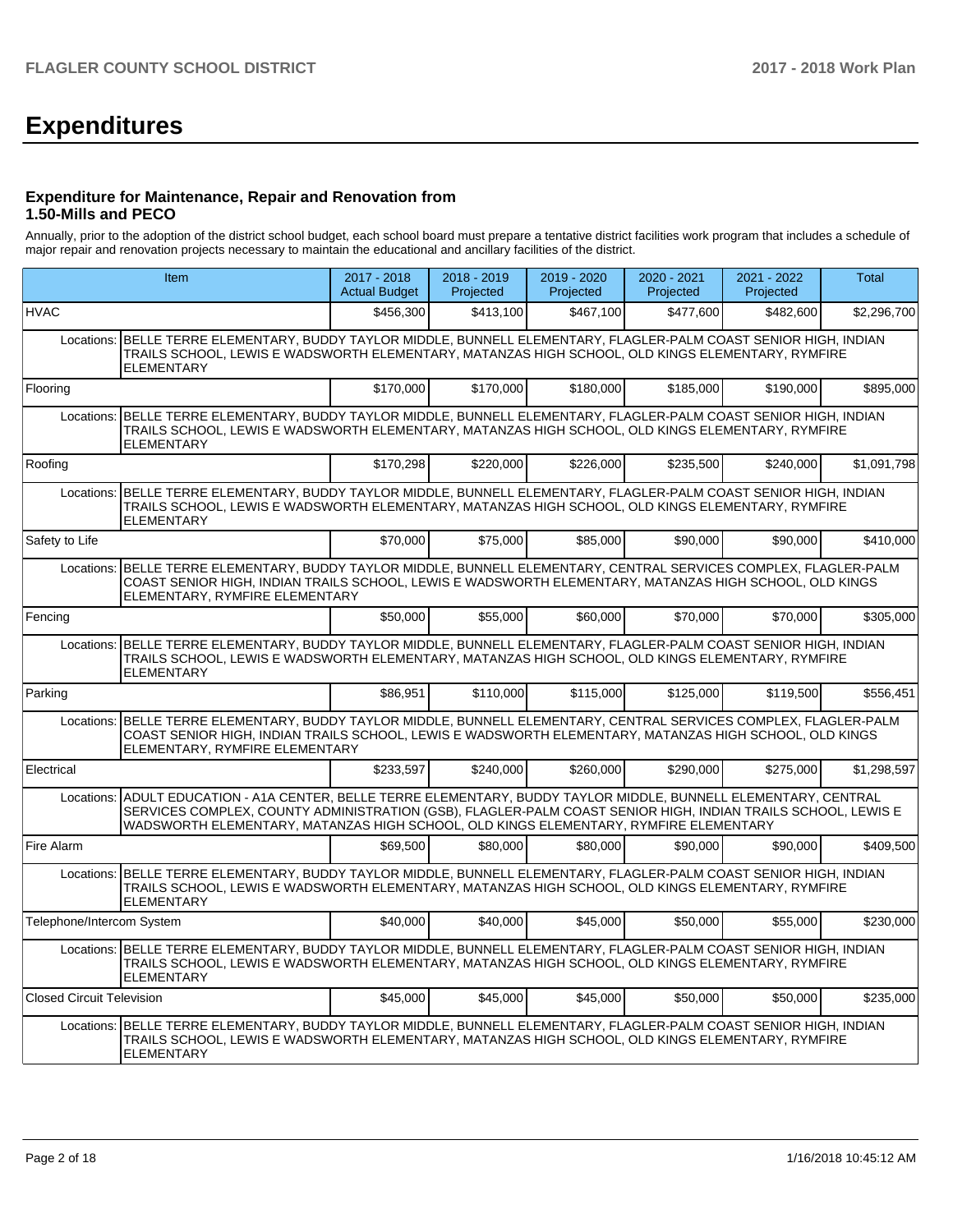| Paint              |                                                                                                                                                                                                                                              | \$54,620    | \$65,000    | \$75,000    | \$75,000    | \$77,000    | \$346,620   |  |  |  |
|--------------------|----------------------------------------------------------------------------------------------------------------------------------------------------------------------------------------------------------------------------------------------|-------------|-------------|-------------|-------------|-------------|-------------|--|--|--|
|                    | Locations: BELLE TERRE ELEMENTARY, BUDDY TAYLOR MIDDLE, BUNNELL ELEMENTARY, FLAGLER-PALM COAST SENIOR HIGH, INDIAN<br>TRAILS SCHOOL, LEWIS E WADSWORTH ELEMENTARY, MATANZAS HIGH SCHOOL, OLD KINGS ELEMENTARY, RYMFIRE<br><b>IELEMENTARY</b> |             |             |             |             |             |             |  |  |  |
| Maintenance/Repair |                                                                                                                                                                                                                                              | \$85,000    | \$55,000    | \$55,000    | \$55,000    | \$55,000    | \$305,000   |  |  |  |
|                    | Locations: BELLE TERRE ELEMENTARY, BUDDY TAYLOR MIDDLE, BUNNELL ELEMENTARY, FLAGLER-PALM COAST SENIOR HIGH, INDIAN<br>TRAILS SCHOOL. LEWIS E WADSWORTH ELEMENTARY. MATANZAS HIGH SCHOOL. OLD KINGS ELEMENTARY. RYMFIRE<br><b>IELEMENTARY</b> |             |             |             |             |             |             |  |  |  |
|                    | Sub Total:                                                                                                                                                                                                                                   | \$1,531,266 | \$1,568,100 | \$1,693,100 | \$1,793,100 | \$1,794,100 | \$8,379,666 |  |  |  |

| <b>PECO Maintenance Expenditures</b> | \$220,647   | \$220.647   | \$220.647   | \$220,647       | \$220,647   | \$1,103,235  |
|--------------------------------------|-------------|-------------|-------------|-----------------|-------------|--------------|
| 50 Mill Sub Total: I                 | \$2,497,061 | \$2.676.061 | \$2,799,426 | \$2,957<br>.426 | \$2,934,426 | \$13.864.400 |

|                                         | <b>Other Items</b>                                                                                                                                                                                                                                                                                                                                                                   | 2017 - 2018<br><b>Actual Budget</b> | 2018 - 2019<br>Projected | 2019 - 2020<br>Projected | 2020 - 2021<br>Projected | 2021 - 2022<br>Projected | Total       |  |  |  |
|-----------------------------------------|--------------------------------------------------------------------------------------------------------------------------------------------------------------------------------------------------------------------------------------------------------------------------------------------------------------------------------------------------------------------------------------|-------------------------------------|--------------------------|--------------------------|--------------------------|--------------------------|-------------|--|--|--|
| Civil / Mulch for playgournds           |                                                                                                                                                                                                                                                                                                                                                                                      | \$110,850                           | \$151,900                | \$138,900                | \$153,900                | \$153,900                | \$709,450   |  |  |  |
|                                         | Locations BELLE TERRE ELEMENTARY, BUDDY TAYLOR MIDDLE, BUNNELL ELEMENTARY, FLAGLER-PALM COAST SENIOR HIGH, INDIAN<br>TRAILS SCHOOL, LEWIS E WADSWORTH ELEMENTARY, MATANZAS HIGH SCHOOL, OLD KINGS ELEMENTARY, RYMFIRE<br><b>ELEMENTARY</b>                                                                                                                                           |                                     |                          |                          |                          |                          |             |  |  |  |
| Concrete                                |                                                                                                                                                                                                                                                                                                                                                                                      | \$110,000                           | \$110,000                | \$120,000                | \$120,000                | \$110,000                | \$570,000   |  |  |  |
|                                         | Locations BELLE TERRE ELEMENTARY, BUDDY TAYLOR MIDDLE, BUNNELL ELEMENTARY, FLAGLER-PALM COAST SENIOR HIGH, 13<br>Academy, INDIAN TRAILS SCHOOL, LEWIS E WADSWORTH ELEMENTARY, MATANZAS HIGH SCHOOL, OLD KINGS ELEMENTARY,<br><b>RYMFIRE ELEMENTARY</b>                                                                                                                               |                                     |                          |                          |                          |                          |             |  |  |  |
| Program Driven Remodeling (Flagship)    |                                                                                                                                                                                                                                                                                                                                                                                      | \$200,000                           | \$250,000                | \$250,000                | \$250,000                | \$250,000                | \$1,200,000 |  |  |  |
|                                         | Locations BELLE TERRE ELEMENTARY, BUDDY TAYLOR MIDDLE, BUNNELL ELEMENTARY, FLAGLER-PALM COAST SENIOR HIGH, INDIAN<br>TRAILS SCHOOL, LEWIS E WADSWORTH ELEMENTARY, MATANZAS HIGH SCHOOL, OLD KINGS ELEMENTARY, RYMFIRE<br><b>ELEMENTARY</b>                                                                                                                                           |                                     |                          |                          |                          |                          |             |  |  |  |
| <b>Food Service</b>                     |                                                                                                                                                                                                                                                                                                                                                                                      | \$5,000                             | \$6,000                  | \$10,000                 | \$15,000                 | \$15,000                 | \$51,000    |  |  |  |
|                                         | Locations BELLE TERRE ELEMENTARY, BUDDY TAYLOR MIDDLE, BUNNELL ELEMENTARY, FLAGLER-PALM COAST SENIOR HIGH, INDIAN<br>TRAILS SCHOOL, LEWIS E WADSWORTH ELEMENTARY, MATANZAS HIGH SCHOOL, OLD KINGS ELEMENTARY, RYMFIRE<br>ELEMENTARY                                                                                                                                                  |                                     |                          |                          |                          |                          |             |  |  |  |
| <b>General Maintenance</b>              |                                                                                                                                                                                                                                                                                                                                                                                      | \$85,000                            | \$90,000                 | \$95,000                 | \$110,000                | \$100,000                | \$480,000   |  |  |  |
|                                         | Locations BELLE TERRE ELEMENTARY, BUDDY TAYLOR MIDDLE, BUNNELL ELEMENTARY, FLAGLER-PALM COAST SENIOR HIGH, INDIAN<br>TRAILS SCHOOL, LEWIS E WADSWORTH ELEMENTARY, MATANZAS HIGH SCHOOL, OLD KINGS ELEMENTARY, RYMFIRE<br><b>ELEMENTARY</b>                                                                                                                                           |                                     |                          |                          |                          |                          |             |  |  |  |
| <b>Outsourced Maintenance Contracts</b> |                                                                                                                                                                                                                                                                                                                                                                                      | \$496,582                           | \$514,708                | \$485,073                | \$485.073                | \$485.073                | \$2,466,509 |  |  |  |
|                                         | Locations ADULT EDUCATION - A1A CENTER, BELLE TERRE ELEMENTARY, Belle Terre Swim and Racquet Club, BUDDY TAYLOR MIDDLE,<br>BUNNELL ELEMENTARY, CENTRAL SERVICES COMPLEX, COUNTY ADMINISTRATION (GSB), DISTRICT OPERATIONS, FLAGLER-<br>PALM COAST SENIOR HIGH, INDIAN TRAILS SCHOOL, LEWIS E WADSWORTH ELEMENTARY, MATANZAS HIGH SCHOOL, OLD<br>KINGS ELEMENTARY, RYMFIRE ELEMENTARY |                                     |                          |                          |                          |                          |             |  |  |  |
| Doors, Locks, Signs, Keys, Hardware     |                                                                                                                                                                                                                                                                                                                                                                                      | \$45,000                            | \$46,000                 | \$50,000                 | \$69,000                 | \$65,000                 | \$275.000   |  |  |  |
|                                         | Locations ADULT EDUCATION - A1A CENTER, BELLE TERRE ELEMENTARY, Belle Terre Swim and Racquet Club, BUDDY TAYLOR MIDDLE,<br>BUNNELL ELEMENTARY, CENTRAL SERVICES COMPLEX, COUNTY ADMINISTRATION (GSB), DISTRICT OPERATIONS, FLAGLER-<br>PALM COAST SENIOR HIGH, INDIAN TRAILS SCHOOL, LEWIS E WADSWORTH ELEMENTARY, MATANZAS HIGH SCHOOL, OLD<br>KINGS ELEMENTARY, RYMFIRE ELEMENTARY |                                     |                          |                          |                          |                          |             |  |  |  |
| Equipment (Vehicles/Mowers/Trailers)    |                                                                                                                                                                                                                                                                                                                                                                                      | \$56,010                            | \$80,000                 | \$90,000                 | \$87,000                 | \$87,000                 | \$400,010   |  |  |  |
|                                         | Locations ADULT EDUCATION - A1A CENTER, BELLE TERRE ELEMENTARY, Belle Terre Swim and Racquet Club, BUDDY TAYLOR MIDDLE,<br>BUNNELL ELEMENTARY, CENTRAL SERVICES COMPLEX, COUNTY ADMINISTRATION (GSB), DISTRICT OPERATIONS, FLAGLER-<br>PALM COAST SENIOR HIGH, INDIAN TRAILS SCHOOL, LEWIS E WADSWORTH ELEMENTARY, MATANZAS HIGH SCHOOL, OLD<br>KINGS ELEMENTARY, RYMFIRE ELEMENTARY |                                     |                          |                          |                          |                          |             |  |  |  |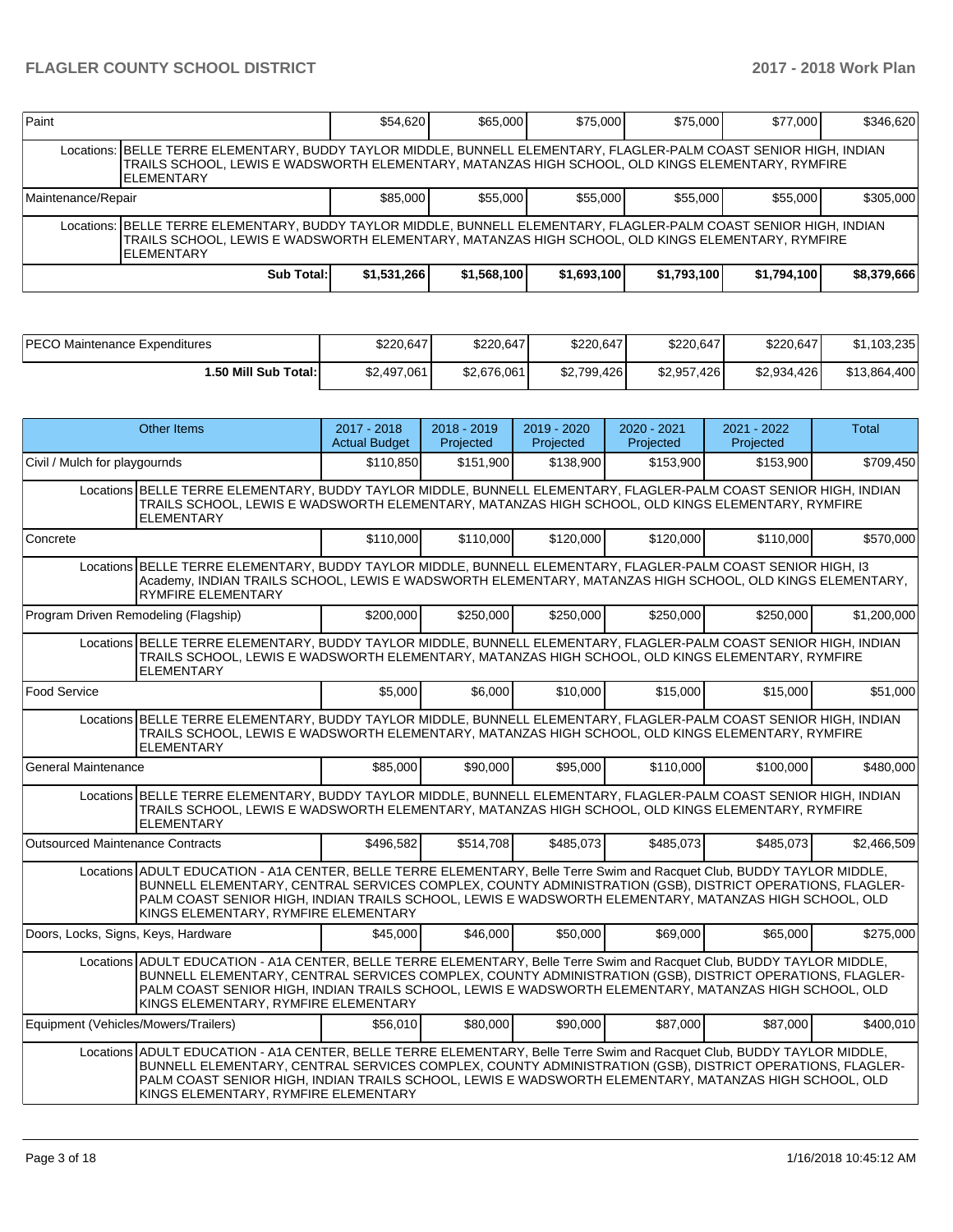| Plumbing                                                                                                                                                                                                                                                                                                                                                                                     | \$78,000    | \$80,000    | \$88,000    | \$95,000    | \$95,000    | \$436,000    |
|----------------------------------------------------------------------------------------------------------------------------------------------------------------------------------------------------------------------------------------------------------------------------------------------------------------------------------------------------------------------------------------------|-------------|-------------|-------------|-------------|-------------|--------------|
| Locations ADULT EDUCATION - A1A CENTER, BELLE TERRE ELEMENTARY, Belle Terre Swim and Racquet Club, BUDDY TAYLOR MIDDLE,<br>BUNNELL ELEMENTARY, CENTRAL SERVICES COMPLEX, COUNTY ADMINISTRATION (GSB), DISTRICT OPERATIONS, FLAGLER-<br>IPALM COAST SENIOR HIGH. INDIAN TRAILS SCHOOL. LEWIS E WADSWORTH ELEMENTARY. MATANZAS HIGH SCHOOL. OLD<br><b>KINGS ELEMENTARY, RYMFIRE ELEMENTARY</b> |             |             |             |             |             |              |
| Total:                                                                                                                                                                                                                                                                                                                                                                                       | \$2,717,708 | \$2,896,708 | \$3.020.073 | \$3,178,073 | \$3,155,073 | \$14,967,635 |

### **Local 1.50 Mill Expenditure For Maintenance, Repair and Renovation**

Anticipated expenditures expected from local funding sources over the years covered by the current work plan.

| Item                                                         | 2017 - 2018<br><b>Actual Budget</b> | 2018 - 2019<br>Projected | 2019 - 2020<br>Projected | 2020 - 2021<br>Projected | 2021 - 2022<br>Projected | <b>Total</b> |
|--------------------------------------------------------------|-------------------------------------|--------------------------|--------------------------|--------------------------|--------------------------|--------------|
| Remaining Maint and Repair from 1.5 Mills                    | \$2,497,061                         | \$2,676,061              | \$2,799,426              | \$2,957,426              | \$2,934,426              | \$13,864,400 |
| Maintenance/Repair Salaries                                  | \$250,000                           | \$250,000                | \$250,000                | \$250,000                | \$250,000                | \$1,250,000  |
| <b>School Bus Purchases</b>                                  | \$1,050,000                         | \$700,000                | \$750,000                | \$1,000,000              | \$1,000,000              | \$4,500,000  |
| <b>Other Vehicle Purchases</b>                               | \$250,000                           | \$125,000                | \$250,000                | \$250,000                | \$250,000                | \$1,125,000  |
| <b>Capital Outlay Equipment</b>                              | \$0                                 | \$0                      | \$0                      | \$0                      | \$0                      | \$0          |
| Rent/Lease Payments                                          | \$0                                 | \$0                      | \$0                      | \$0                      | \$0                      | \$0          |
| <b>COP Debt Service</b>                                      | \$5,258,671                         | \$5,236,675              | \$5,238,388              | \$5,238,706              | \$5,237,207              | \$26,209,647 |
| Rent/Lease Relocatables                                      | \$260,000                           | \$260,000                | \$260,000                | \$260,000                | \$260,000                | \$1,300,000  |
| <b>Environmental Problems</b>                                | \$0                                 | \$0                      | \$0                      | \$0                      | \$0                      | \$0          |
| s.1011.14 Debt Service                                       | \$0                                 | \$0                      | \$0                      | \$0                      | \$0                      | \$0          |
| <b>Special Facilities Construction Account</b>               | \$0                                 | \$0                      | \$0                      | \$0                      | \$0                      | \$0          |
| Premiums for Property Casualty Insurance - 1011.71<br>(4a,b) | \$1,000,000                         | \$1,074,938              | \$1,128,864              | \$1,128,864              | \$1,128,864              | \$5,461,530  |
| Qualified School Construction Bonds (QSCB)                   | \$0                                 | \$0                      | \$0                      | \$0                      | \$0                      | \$0          |
| Qualified Zone Academy Bonds (QZAB)                          | \$261,566                           | \$261,566                | \$261,566                | \$261,566                | \$261,566                | \$1,307,830  |
| Furniture & Equipment at School Centers                      | \$750,000                           | \$650,000                | \$650,000                | \$650,000                | \$650,000                | \$3,350,000  |
| Software license & equipment                                 | \$3,675,000                         | \$3,600,000              | \$3,810,000              | \$4,060,000              | \$3,160,000              | \$18,305,000 |
| <b>Technology Salaries</b>                                   | \$1,325,000                         | \$1,350,000              | \$1,400,000              | \$1,400,000              | \$1,400,000              | \$6,875,000  |
| <b>Local Expenditure Totals:</b>                             | \$16,577,298                        | \$16,184,240             | \$16,798,244             | \$17,456,562             | \$16,532,063             | \$83,548,407 |

# **Revenue**

### **1.50 Mill Revenue Source**

Schedule of Estimated Capital Outlay Revenue from each currently approved source which is estimated to be available for expenditures on the projects included in the tentative district facilities work program. All amounts are NET after considering carryover balances, interest earned, new COP's, 1011.14 and 1011.15 loans, etc. Districts cannot use 1.5-Mill funds for salaries except for those explicitly associated with maintenance/repair projects. (1011.71 (5), F.S.)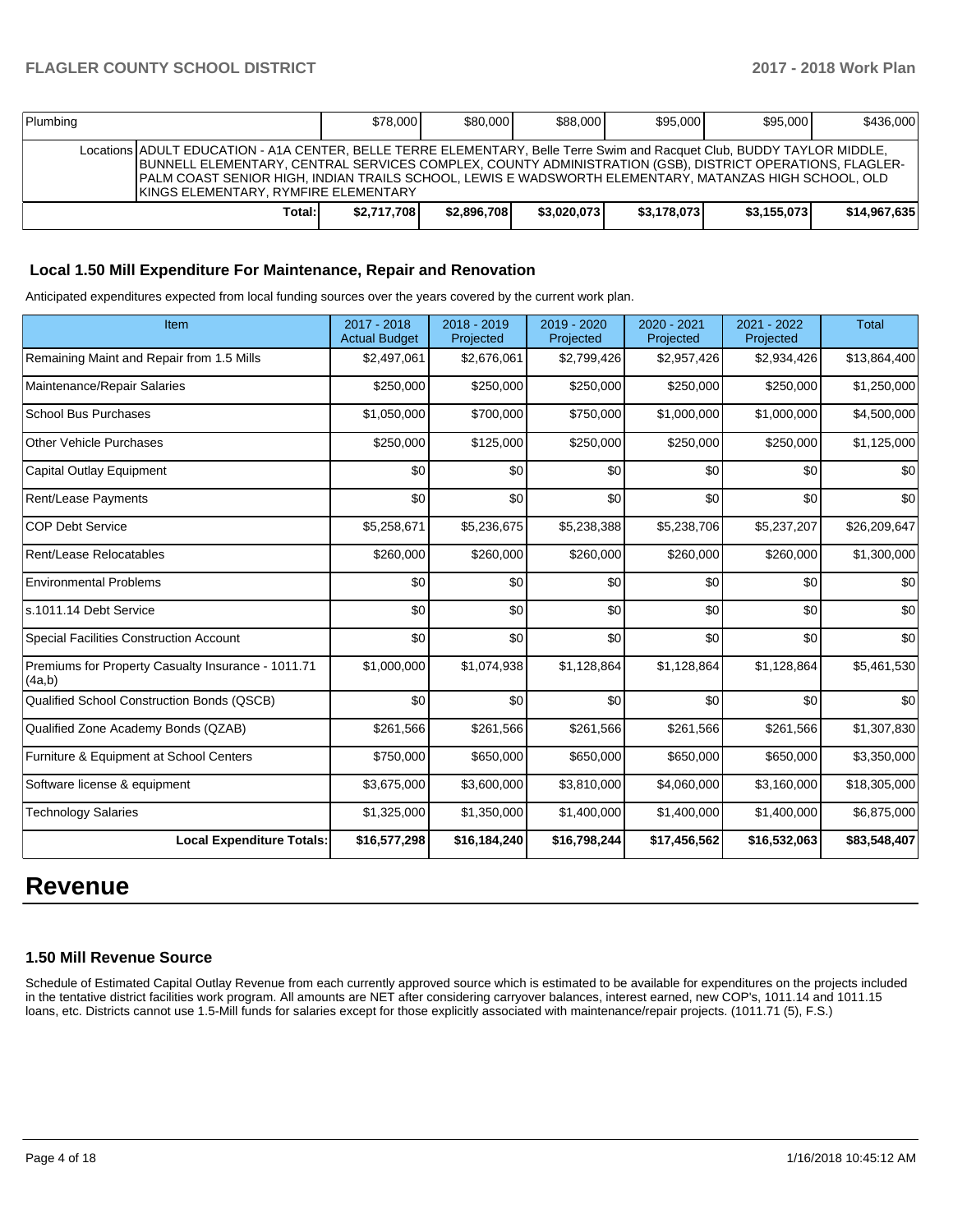| <b>Item</b>                                                                         | Fund | $2017 - 2018$<br><b>Actual Value</b> | $2018 - 2019$<br>Projected | $2019 - 2020$<br>Projected | $2020 - 2021$<br>Projected | $2021 - 2022$<br>Projected | <b>Total</b>     |
|-------------------------------------------------------------------------------------|------|--------------------------------------|----------------------------|----------------------------|----------------------------|----------------------------|------------------|
| (1) Non-exempt property<br>lassessed valuation                                      |      | \$8,952,385,190                      | \$9,532,089,297            | \$10,101,630,123           | \$10,740,945,949           | \$11,427,115,216           | \$50,754,165,775 |
| (2) The Millege projected for<br>discretionary capital outlay per<br>ls.1011.71     |      | 1.50                                 | 1.50                       | 1.50 <sub>1</sub>          | 1.50                       | 1.50                       |                  |
| $(3)$ Full value of the 1.50-Mill<br>discretionary capital outlay per<br>ls.1011.71 |      | \$15,040,007                         | \$16,013,910               | \$16,970,739               | \$18,044,789               | \$19,197,554               | \$85,266,999     |
| (4) Value of the portion of the 1.50<br>-Mill ACTUALLY levied                       | 370  | \$12,891,435                         | \$13,726,209               | \$14,546,347               | \$15,466,962               | \$16,455,046               | \$73,085,999     |
| $(5)$ Difference of lines (3) and (4)                                               |      | \$2,148,572                          | \$2,287,701                | \$2,424,392                | \$2,577,827                | \$2,742,508                | \$12,181,000     |

### **PECO Revenue Source**

The figure in the row designated "PECO Maintenance" will be subtracted from funds available for new construction because PECO maintenance dollars cannot be used for new construction.

| Item                           | Fund | $2017 - 2018$<br><b>Actual Budget</b> | $2018 - 2019$<br>Projected | 2019 - 2020<br>Projected | $2020 - 2021$<br>Projected | $2021 - 2022$<br>Projected | <b>Total</b> |
|--------------------------------|------|---------------------------------------|----------------------------|--------------------------|----------------------------|----------------------------|--------------|
| <b>IPECO New Construction</b>  | 340  | \$0                                   | \$٥١                       | \$21,179                 | \$74,991                   | \$94,004                   | \$190,174    |
| IPECO Maintenance Expenditures |      | \$220.647                             | \$220,647                  | \$220.647                | \$220.647                  | \$220.647                  | \$1,103,235  |
|                                |      | \$220,647                             | \$220.647                  | \$241.826                | \$295.638                  | \$314.651                  | \$1,293,409  |

## **CO & DS Revenue Source**

Revenue from Capital Outlay and Debt Service funds.

| <b>Item</b>                              | Fund | $2017 - 2018$<br><b>Actual Budget</b> | $2018 - 2019$<br>Projected | 2019 - 2020<br>Projected | $2020 - 2021$<br>Projected | $2021 - 2022$<br>Projected | Total     |
|------------------------------------------|------|---------------------------------------|----------------------------|--------------------------|----------------------------|----------------------------|-----------|
| CO & DS Cash Flow-through<br>Distributed | 360  | \$160.741                             | \$160.741                  | \$160.741                | \$160.741                  | \$160.741                  | \$803.705 |
| ICO & DS Interest on<br>Undistributed CO | 360  | \$4.442                               | \$4,442                    | \$4,442                  | \$4,442                    | \$4,442                    | \$22,210  |
|                                          |      | \$165.183                             | \$165,183                  | \$165.183                | \$165,183                  | \$165,183                  | \$825,915 |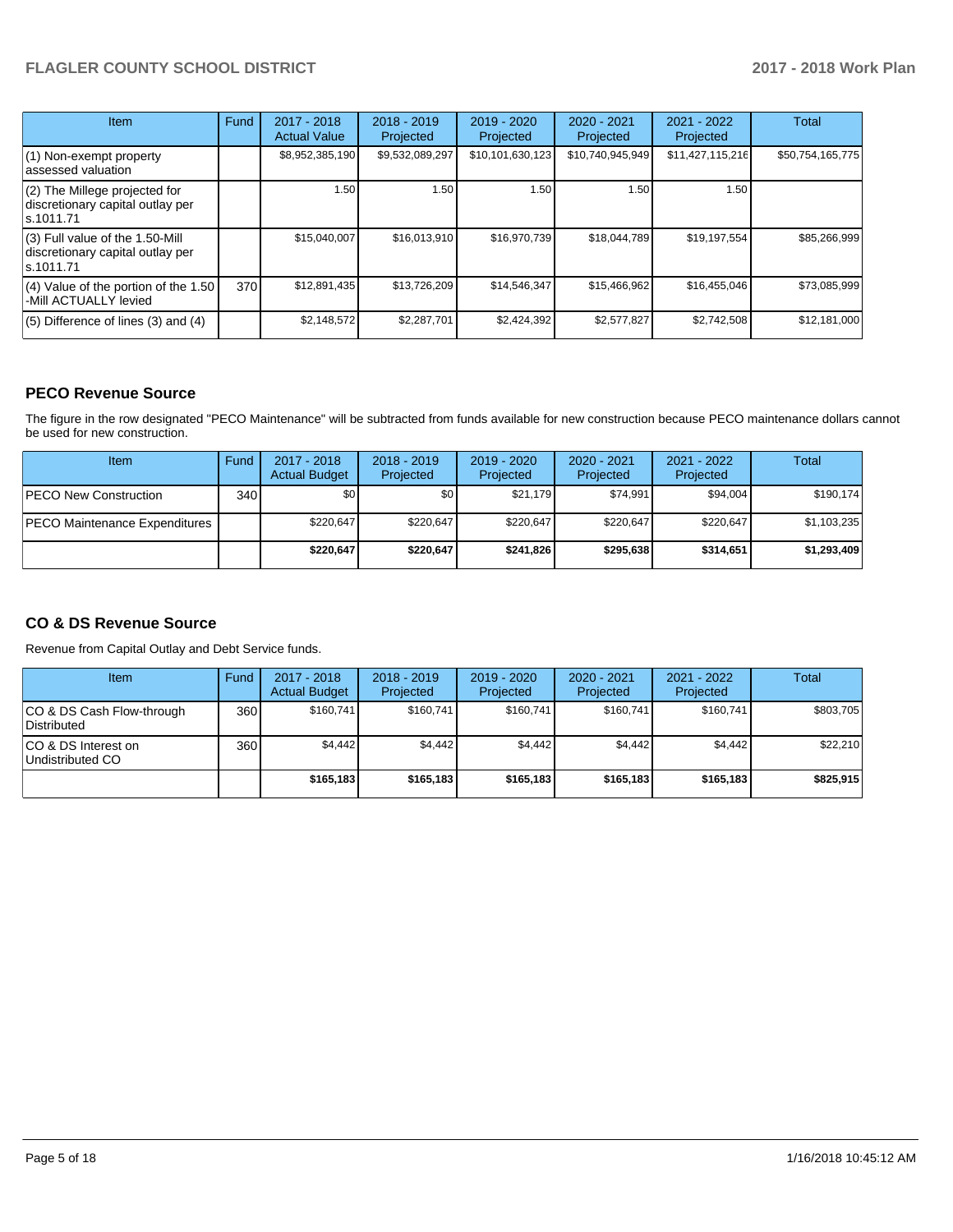### **Fair Share Revenue Source**

Nothing reported for this section. All legally binding commitments for proportionate fair-share mitigation for impacts on public school facilities must be included in the 5-year district work program.

### **Sales Surtax Referendum**

Specific information about any referendum for a 1-cent or 1/2-cent surtax referendum during the previous year.

**Did the school district hold a surtax referendum during the past fiscal year 2016 - 2017?**

No

### **Additional Revenue Source**

Any additional revenue sources

| Item                                                                                                   | 2017 - 2018<br><b>Actual Value</b> | $2018 - 2019$<br>Projected | $2019 - 2020$<br>Projected | 2020 - 2021<br>Projected | 2021 - 2022<br>Projected | <b>Total</b> |
|--------------------------------------------------------------------------------------------------------|------------------------------------|----------------------------|----------------------------|--------------------------|--------------------------|--------------|
| Proceeds from a s.1011.14/15 F.S. Loans                                                                | \$0                                | \$0                        | \$0                        | \$0                      | \$0                      | \$0          |
| District Bonds - Voted local bond<br>referendum proceeds per s.9, Art VII<br><b>State Constitution</b> | \$0                                | \$0                        | \$0                        | \$0                      | \$0                      | \$0          |
| Proceeds from Special Act Bonds                                                                        | \$0                                | \$0                        | \$0                        | \$0                      | \$0                      | \$0          |
| Estimated Revenue from CO & DS Bond<br>Sale                                                            | \$0                                | \$0                        | \$0                        | \$0                      | \$0                      | \$0          |
| Proceeds from Voted Capital<br>Improvements millage                                                    | \$0                                | \$0                        | \$0                        | \$0                      | \$0                      | \$0          |
| Other Revenue for Other Capital Projects                                                               | \$283,000                          | \$283,000                  | \$283,000                  | \$283,000                | \$283,000                | \$1,415,000  |
| Proceeds from 1/2 cent sales surtax<br>authorized by school board                                      | \$5,986,667                        | \$6,286,001                | \$6,600,301                | \$6,930,316              | \$7,276,832              | \$33,080,117 |
| Proceeds from local governmental<br>infrastructure sales surtax                                        | \$0                                | \$0                        | \$0                        | \$0                      | \$0                      | \$0          |
| Proceeds from Certificates of<br>Participation (COP's) Sale                                            | \$0                                | \$0                        | \$0                        | \$0                      | \$0                      | \$0          |
| Classrooms First Bond proceeds amount<br>authorized in FY 1997-98                                      | \$493,208                          | \$493,208                  | \$493,208                  | \$493,208                | \$4,932,080              | \$6,904,912  |
| <b>Classrooms for Kids</b>                                                                             | \$0                                | \$0                        | \$0                        | \$0                      | \$0                      | \$0          |
| <b>District Equity Recognition</b>                                                                     | \$0                                | \$0                        | \$0                        | \$0                      | \$0                      | \$0          |
| <b>Federal Grants</b>                                                                                  | \$0                                | \$0                        | \$0                        | \$0                      | \$0                      | \$0          |
| Proportionate share mitigation (actual<br>cash revenue only, not in kind donations)                    | \$0                                | \$0                        | \$0                        | \$0                      | \$0                      | \$0          |
| Impact fees received                                                                                   | \$3,074,161                        | \$3,227,869                | \$3,389,262                | \$3,558,726              | \$3,736,662              | \$16,986,680 |
| Private donations                                                                                      | \$0                                | \$0                        | \$0                        | \$0                      | \$0                      | \$0          |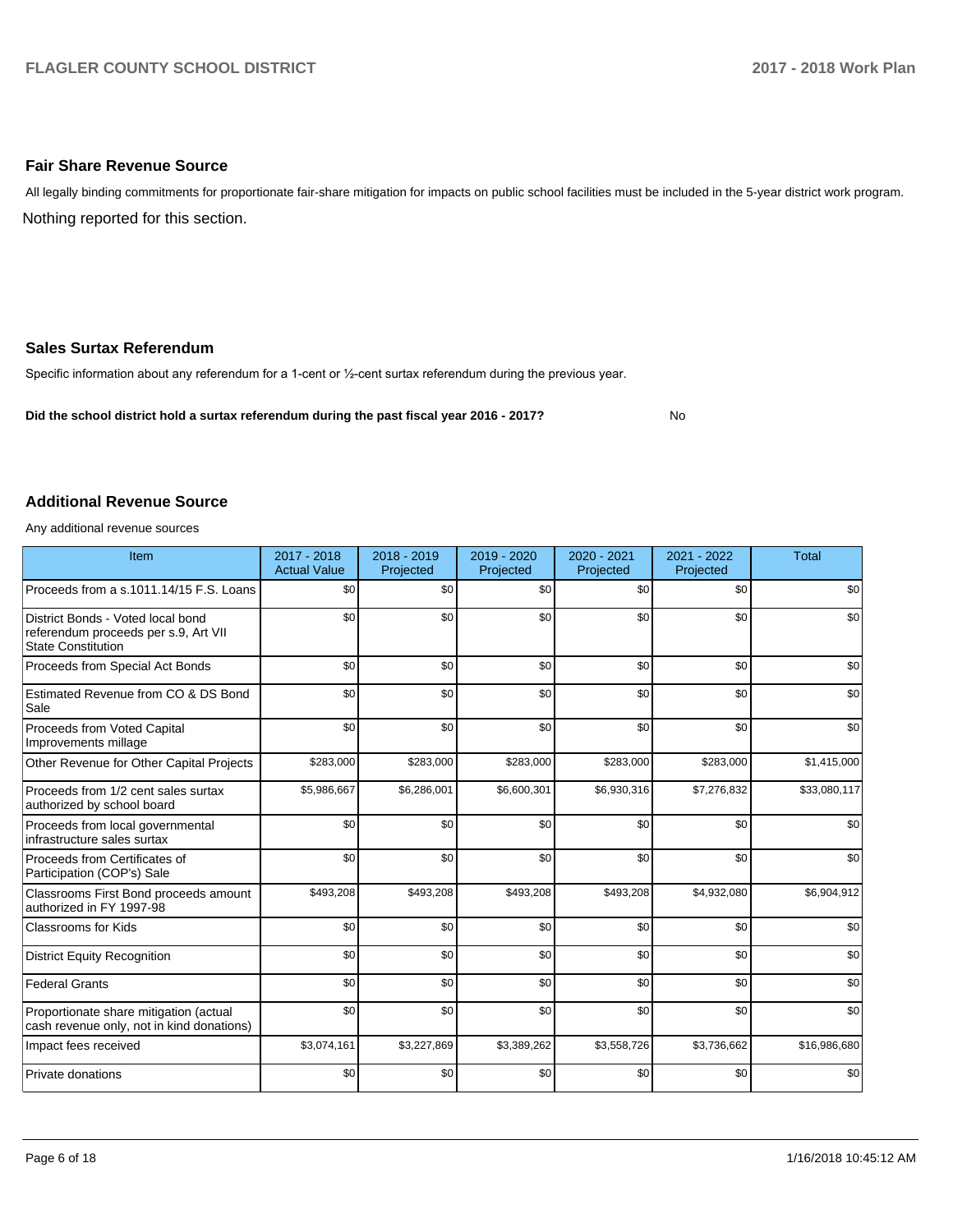| Grants from local governments or not-for-<br>profit organizations                                                         | \$0           | \$0 <sub>1</sub> | \$0           | \$0           | \$0          | \$0            |
|---------------------------------------------------------------------------------------------------------------------------|---------------|------------------|---------------|---------------|--------------|----------------|
| Interest, Including Profit On Investment                                                                                  | \$1,000       | \$1,000          | \$1,000       | \$1,000       | \$1,000      | \$5,000        |
| Revenue from Bonds pledging proceeds<br>from 1 cent or 1/2 cent Sales Surtax                                              | \$0           | \$0 <sub>1</sub> | \$0           | \$0           | \$0          | \$0            |
| <b>Total Fund Balance Carried Forward</b>                                                                                 | \$3,980,427   | \$2,830,668      | \$893,176     | \$1,372,451   | \$0          | \$9,076,722    |
| General Capital Outlay Obligated Fund<br><b>Balance Carried Forward From Total</b><br><b>Fund Balance Carried Forward</b> | (\$6,871,217) | (\$7,822,898)    | (\$5,954,412) | (\$6,214,236) | \$0          | (\$26,862,763) |
| <b>Special Facilities Construction Account</b>                                                                            | \$0           | \$0 <sub>1</sub> | \$0           | \$0           | \$0          | \$0            |
| One Cent - 1/2 Cent Sales Surtax Debt<br>Service From Total Fund Balance Carried<br>Forward                               | \$0           | \$0              | \$0           | \$0           | \$0          | \$0            |
| Capital Outlay Projects Funds Balance<br>Carried Forward From Total Fund<br><b>Balance Carried Forward</b>                | \$0           | \$0 <sub>1</sub> | \$0           | \$0           | \$0          | \$0            |
| <b>Subtotal</b>                                                                                                           | \$6,947,246   | \$5,298,848      | \$5,705,535   | \$6,424,465   | \$16,229,574 | \$40,605,668   |

# **Total Revenue Summary**

| <b>Item Name</b>                                           | 2017 - 2018<br><b>Budget</b> | $2018 - 2019$<br>Projected | 2019 - 2020<br>Projected | 2020 - 2021<br>Projected | 2021 - 2022<br>Projected | <b>Five Year Total</b> |
|------------------------------------------------------------|------------------------------|----------------------------|--------------------------|--------------------------|--------------------------|------------------------|
| Local 1.5 Mill Discretionary Capital Outlay<br>i Revenue   | \$12,891,435                 | \$13,726,209               | \$14,546,347             | \$15,466,962             | \$16,455,046             | \$73,085,999           |
| PECO and 1.5 Mill Maint and Other 1.5<br>Mill Expenditures | (\$16,577,298)               | (\$16, 184, 240)           | (\$16,798,244)           | (\$17,456,562)           | (\$16,532,063)           | (\$83,548,407)         |
| <b>PECO Maintenance Revenue</b>                            | \$220.647                    | \$220,647                  | \$220.647                | \$220.647                | \$220.647                | \$1,103,235            |
| <b>Available 1.50 Mill for New</b><br><b>Construction</b>  | (\$3,685,863)                | (\$2,458,031)              | (\$2,251,897)            | (\$1,989,600)            | (\$77,017)               | (\$10,462,408)         |

| <b>Item Name</b>                      | 2017 - 2018<br><b>Budget</b> | $2018 - 2019$<br>Projected | 2019 - 2020<br>Projected | $2020 - 2021$<br>Projected | 2021 - 2022<br>Projected | <b>Five Year Total</b> |
|---------------------------------------|------------------------------|----------------------------|--------------------------|----------------------------|--------------------------|------------------------|
| ICO & DS Revenue                      | \$165,183                    | \$165,183                  | \$165,183                | \$165,183                  | \$165,183                | \$825,915              |
| <b>IPECO New Construction Revenue</b> | \$0                          | \$0                        | \$21,179                 | \$74,991                   | \$94,004                 | \$190, 174             |
| Other/Additional Revenue              | \$6,947,246                  | \$5,298,848                | \$5,705,535              | \$6,424,465                | \$16,229,574             | \$40,605,668           |
| <b>Total Additional Revenuel</b>      | \$7,112,429                  | \$5,464,031                | \$5,891,897              | \$6,664,639                | \$16,488,761             | \$41,621,757           |
| <b>Total Available Revenue</b>        | \$3,426,566                  | \$3,006,000                | \$3,640,000              | \$4,675,039                | \$16,411,744             | \$31,159,349           |

# **Project Schedules**

# **Capacity Project Schedules**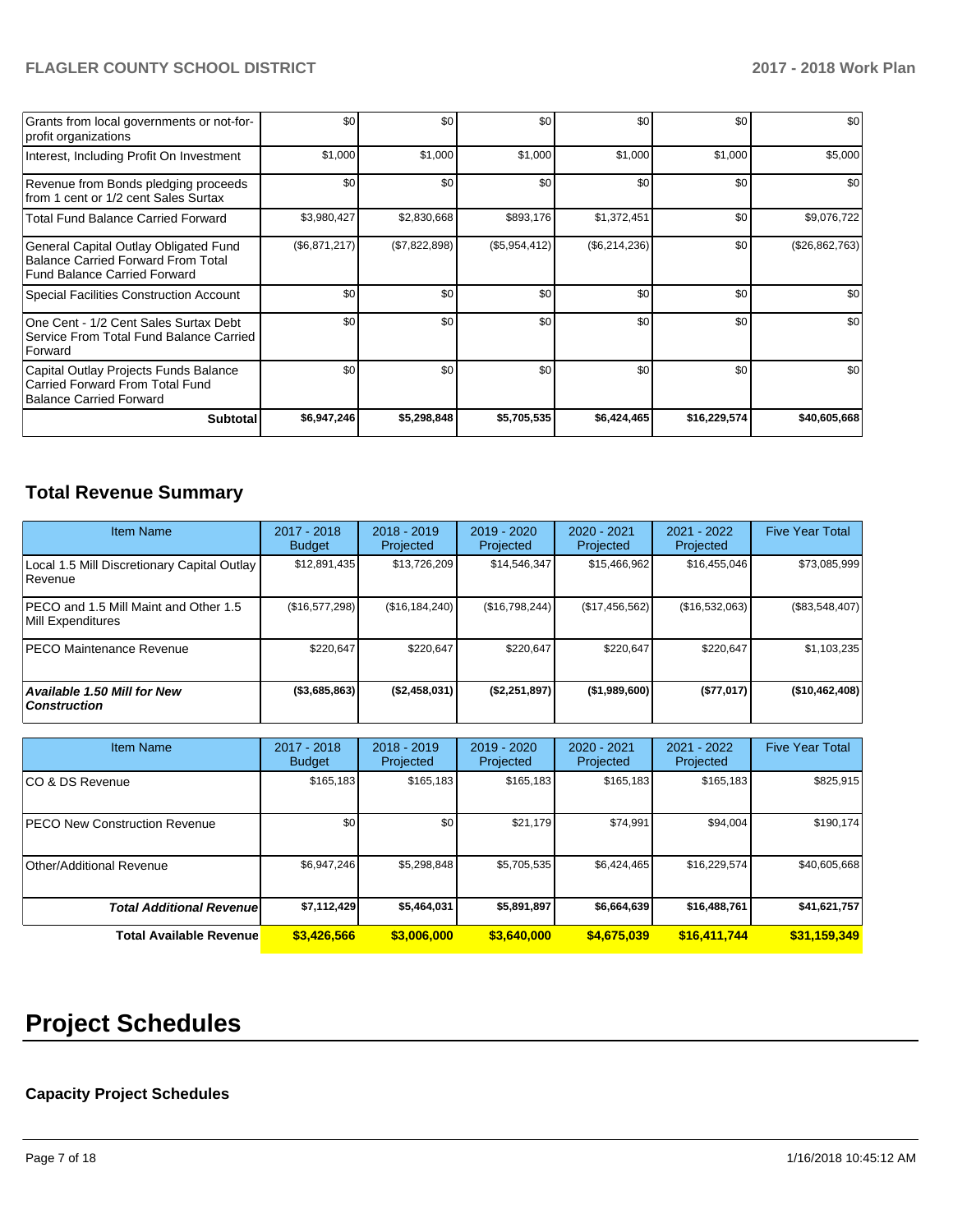A schedule of capital outlay projects necessary to ensure the availability of satisfactory classrooms for the projected student enrollment in K-12 programs.

Nothing reported for this section.

Nothing reported for this section.

### **Other Project Schedules**

Major renovations, remodeling, and additions of capital outlay projects that do not add capacity to schools.

| <b>Project Description</b>                            | Location                                        | 2017 - 2018<br><b>Actual Budget</b> | 2018 - 2019<br>Projected | 2019 - 2020<br>Projected | $2020 - 2021$<br>Projected | $2021 - 2022$<br>Projected | <b>Total</b>    | Funded |
|-------------------------------------------------------|-------------------------------------------------|-------------------------------------|--------------------------|--------------------------|----------------------------|----------------------------|-----------------|--------|
| Repaint / weather proofing<br>exterior bldg.          | <b>BELLE TERRE</b><br><b>ELEMENTARY</b>         | \$0                                 | \$200,000                | \$0                      | \$0                        | \$0                        | \$200,000 Yes   |        |
| Waterproof Exterior of Bldg. #1                       | <b>CENTRAL SERVICES</b><br><b>COMPLEX</b>       | \$30,000                            | \$0                      | \$0                      | \$0                        | \$0                        | \$30,000 Yes    |        |
| AHU & Chiller Line & Plant<br>Upgrade - Bldgs. 3 & 13 | <b>BUNNELL ELEMENTARY</b>                       | \$240,000                           | \$0                      | \$0                      | \$0                        | \$0                        | \$240,000 Yes   |        |
| Roof repairs / replacement<br><b>Bus Garage</b>       | <b>CENTRAL SERVICES</b><br><b>COMPLEX</b>       | \$300,000                           | \$0                      | \$0                      | \$0                        | \$0                        | \$300,000 Yes   |        |
| Replace portable HVAC units                           | <b>BELLE TERRE</b><br><b>ELEMENTARY</b>         | \$50,000                            | \$50,000                 | \$50,000                 | \$0                        | \$0                        | \$150,000 Yes   |        |
| Chilled water pipe insulation<br>Auditorium           | <b>FLAGLER-PALM COAST</b><br><b>SENIOR HIGH</b> | \$30,000                            | \$0                      | \$0                      | \$0                        | \$0                        | \$30,000 Yes    |        |
| Cooling tower repair                                  | <b>FLAGLER-PALM COAST</b><br><b>SENIOR HIGH</b> | \$40,000                            | \$0                      | \$0                      | \$0                        | \$0                        | \$40,000 Yes    |        |
| Master Plan - Auditorium                              | FLAGLER-PALM COAST<br><b>SENIOR HIGH</b>        | \$75,000                            | \$0                      | \$0                      | \$0                        | \$0                        | \$75,000 Yes    |        |
| Office renovation - Auditorium                        | <b>FLAGLER-PALM COAST</b><br><b>SENIOR HIGH</b> | \$80,000                            | \$0                      | \$100,000                | \$100.000                  | \$100,000                  | \$380,000 Yes   |        |
| Roof repair - Bldg. #8                                | <b>FLAGLER-PALM COAST</b><br><b>SENIOR HIGH</b> | \$70,000                            | \$0                      | \$0                      | \$0                        | \$720,000                  | \$790,000 Yes   |        |
| Repairs / Lights / repainting -<br>Stadium & Bldg. 12 | <b>FLAGLER-PALM COAST</b><br><b>SENIOR HIGH</b> | \$650,000                           | \$0                      | \$0                      | \$0                        | \$0                        | \$650,000 Yes   |        |
| Replace chiller, AHUS, piping,<br>ice plant           | <b>INDIAN TRAILS SCHOOL</b>                     | \$500,000                           | \$900,000                | \$1,000,000              | \$1,270,000                | \$0                        | \$3,670,000 Yes |        |
| Clean roofs                                           | <b>OLD KINGS</b><br><b>ELEMENTARY</b>           | \$50,000                            | \$0                      | \$0                      | \$0                        | \$0                        | \$50,000 Yes    |        |
| Paint exterior / weather proof                        | <b>OLD KINGS</b><br><b>ELEMENTARY</b>           | \$260,000                           | \$0                      | \$0                      | \$0                        | \$0                        | \$260,000 Yes   |        |
| Replace obsolete intercom<br>system                   | <b>OLD KINGS</b><br><b>ELEMENTARY</b>           | \$40,000                            | \$0                      | \$0                      | \$0                        | \$0                        | \$40,000 Yes    |        |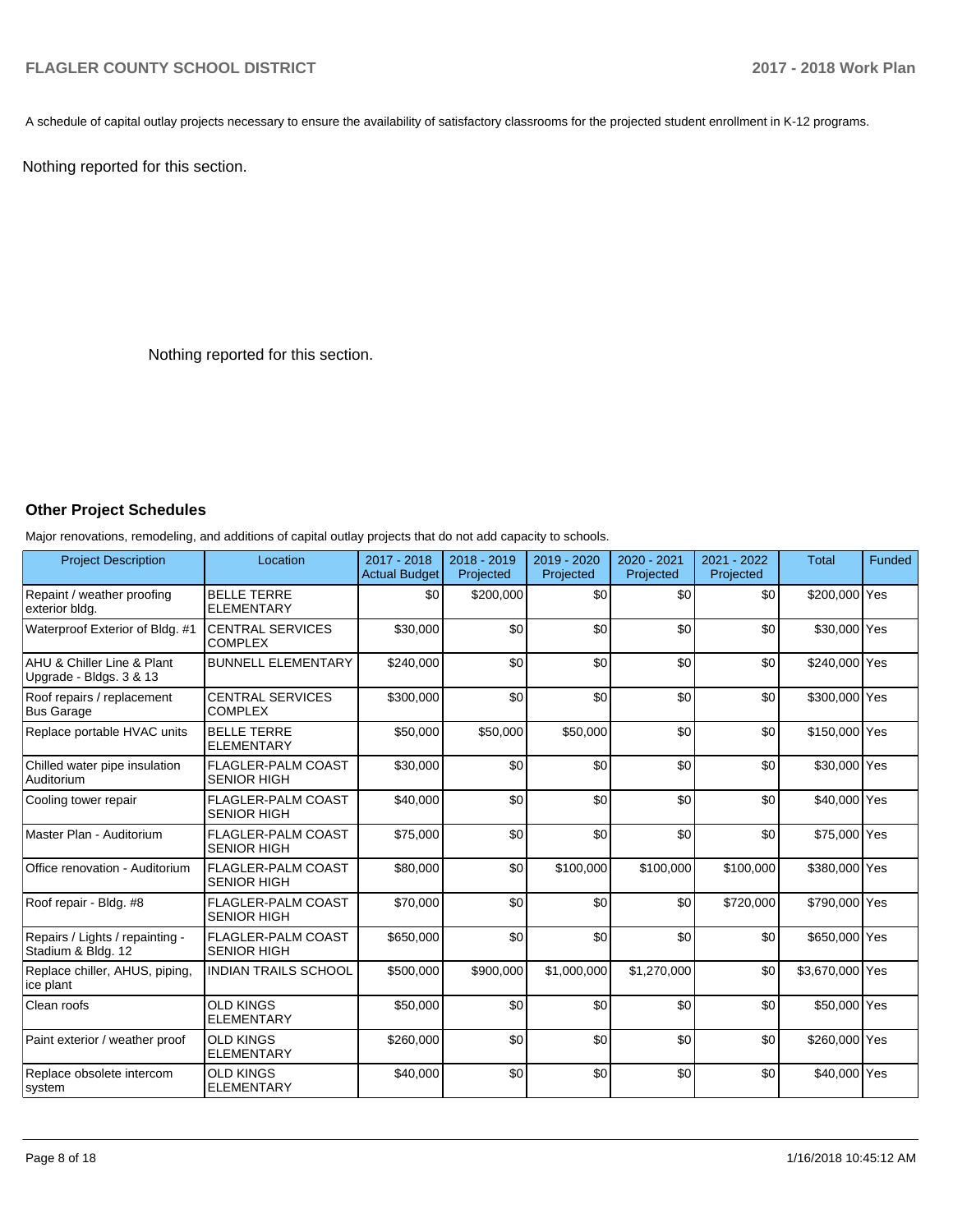| Track 40% remaining                                                 | <b>MATANZAS HIGH</b><br><b>SCHOOL</b>           | \$167,600 | \$0       | \$0       | \$0 | \$0 | \$167,600 Yes |  |
|---------------------------------------------------------------------|-------------------------------------------------|-----------|-----------|-----------|-----|-----|---------------|--|
| Resurface pool 10% remaining                                        | Belle Terre Swim and<br>Racquet Club            | \$29.700  | \$0       | \$0       | \$0 | \$0 | \$29,700 Yes  |  |
| Roof 10 % remaining - bldg. #2                                      | <b>BELLE TERRE</b><br><b>ELEMENTARY</b>         | \$4,500   | \$0       | \$0       | \$0 | \$0 | \$4,500 Yes   |  |
| Restroom repairs - 30%<br>remaining                                 | <b>FLAGLER-PALM COAST</b><br><b>SENIOR HIGH</b> | \$50,000  | \$0       | \$0       | \$0 | \$0 | \$50,000 Yes  |  |
| Renovation (Plant Services /<br><b>Custodial Offices)</b>           | <b>DISTRICT OPERATIONS</b>                      | \$370,000 | \$0       | \$0       | \$0 | \$0 | \$370,000 Yes |  |
| Chair lift                                                          | FLAGLER-PALM COAST<br><b>SENIOR HIGH</b>        | \$43,800  | \$0       | \$0       | \$0 | \$0 | \$43,800 Yes  |  |
| Replace AHUS 22% remaining                                          | <b>INDIAN TRAILS SCHOOL</b>                     | \$106,861 | \$0       | \$0       | \$0 | \$0 | \$106,861 Yes |  |
| Fresh air - 85% remaining                                           | <b>RYMFIRE ELEMENTARY</b>                       | \$239,105 | \$0       | \$0       | \$0 | \$0 | \$239,105 Yes |  |
| Detention Pond (SJRMD)                                              | <b>DISTRICT OPERATIONS</b>                      | \$0       | \$100,000 | \$0       | \$0 | \$0 | \$100,000 Yes |  |
| Re-roof (US1)                                                       | <b>DISTRICT OPERATIONS</b>                      | \$0       | \$340,000 | \$0       | \$0 | \$0 | \$340,000 Yes |  |
| Rekey / locks to Schlage<br>master                                  | <b>BUNNELL ELEMENTARY</b>                       | \$0       | \$60,000  | \$0       | \$0 | \$0 | \$60,000 Yes  |  |
| Replace chiller #1 - Bldg. 100 & BUNNELL ELEMENTARY<br>Old gym      |                                                 | \$0       | \$200,000 | \$0       | \$0 | \$0 | \$200,000 Yes |  |
| Flooring in corridors - bldg. #10<br>1st & 2nd floors               | <b>BUNNELL ELEMENTARY</b>                       | \$0       | \$75,000  | \$0       | \$0 | \$0 | \$75,000 Yes  |  |
| Restoration - North field                                           | <b>BUNNELL ELEMENTARY</b>                       | \$0       | \$50,000  | \$0       | \$0 | \$0 | \$50,000 Yes  |  |
| New chilled water fan coils -<br>Bldg. #13                          | <b>BUNNELL ELEMENTARY</b>                       | \$0       | \$200,000 | \$200,000 | \$0 | \$0 | \$400,000 Yes |  |
| New roof - Bldg. #2 (Step-Up)                                       | <b>CENTRAL SERVICES</b><br><b>COMPLEX</b>       | \$0       | \$110,000 | \$0       | \$0 | \$0 | \$110,000 Yes |  |
| Courtyards restoration (East &<br>West bldg. #7)                    | <b>BELLE TERRE</b><br><b>ELEMENTARY</b>         | \$0       | \$35,000  | \$35,000  | \$0 | \$0 | \$70,000 Yes  |  |
| Replace chiller                                                     | <b>BUDDY TAYLOR MIDDLE</b>                      | \$0       | \$85,000  | \$0       | \$0 | \$0 | \$85,000 Yes  |  |
| Design & Installation humidity<br>control - Bldg, #12               | <b>FLAGLER-PALM COAST</b><br><b>SENIOR HIGH</b> | \$0       | \$96,000  | \$0       | \$0 | \$0 | \$96,000 Yes  |  |
| Replace pump for chiller plant                                      | <b>FLAGLER-PALM COAST</b><br><b>SENIOR HIGH</b> | \$0       | \$60,000  | \$60,000  | \$0 | \$0 | \$120,000 Yes |  |
| Classroom remodeling - Bldg. # FLAGLER-PALM COAST<br>7 - 2nd. floor | <b>SENIOR HIGH</b>                              | \$0       | \$70,000  | \$0       | \$0 | \$0 | \$70,000 Yes  |  |
| Humidity control - Gym                                              | <b>MATANZAS HIGH</b><br>SCHOOL                  | \$0       | \$0       | \$35,000  | \$0 | \$0 | \$35,000 Yes  |  |
| Replace pump - chiller plant                                        | <b>MATANZAS HIGH</b><br><b>SCHOOL</b>           | \$0       | \$60,000  | \$60,000  | \$0 | \$0 | \$120,000 Yes |  |
| New Marque                                                          | <b>OLD KINGS</b><br><b>ELEMENTARY</b>           | \$0       | \$30,000  | \$0       | \$0 | \$0 | \$30,000 Yes  |  |
| Fresh air - bldg. #2                                                | RYMFIRE ELEMENTARY                              | \$0       | \$150,000 | \$0       | \$0 | \$0 | \$150,000 Yes |  |
| Replace HVAC controls -<br>Bldgs. #1, 2 & 3                         | LEWIS E WADSWORTH<br>ELEMENTARY                 | \$0       | \$75,000  | \$0       | \$0 | \$0 | \$75,000 Yes  |  |
| New Marque                                                          | LEWIS E WADSWORTH<br><b>ELEMENTARY</b>          | \$0       | \$30,000  | \$0       | \$0 | \$0 | \$30,000 Yes  |  |
| New Marque                                                          | <b>BUNNELL ELEMENTARY</b>                       | \$0       | \$0       | \$30,000  | \$0 | \$0 | \$30,000 Yes  |  |
| Pave loading dock area                                              | <b>BUNNELL ELEMENTARY</b>                       | \$0       | \$0       | \$150,000 | \$0 | \$0 | \$150,000 Yes |  |
| Replace obsolete intercom<br>system                                 | <b>BELLE TERRE</b><br><b>ELEMENTARY</b>         | \$0       | \$0       | \$60,000  | \$0 | \$0 | \$60,000 Yes  |  |
| Black box floor                                                     | FLAGLER-PALM COAST<br><b>SENIOR HIGH</b>        | \$0       | \$0       | \$25,000  | \$0 | \$0 | \$25,000 Yes  |  |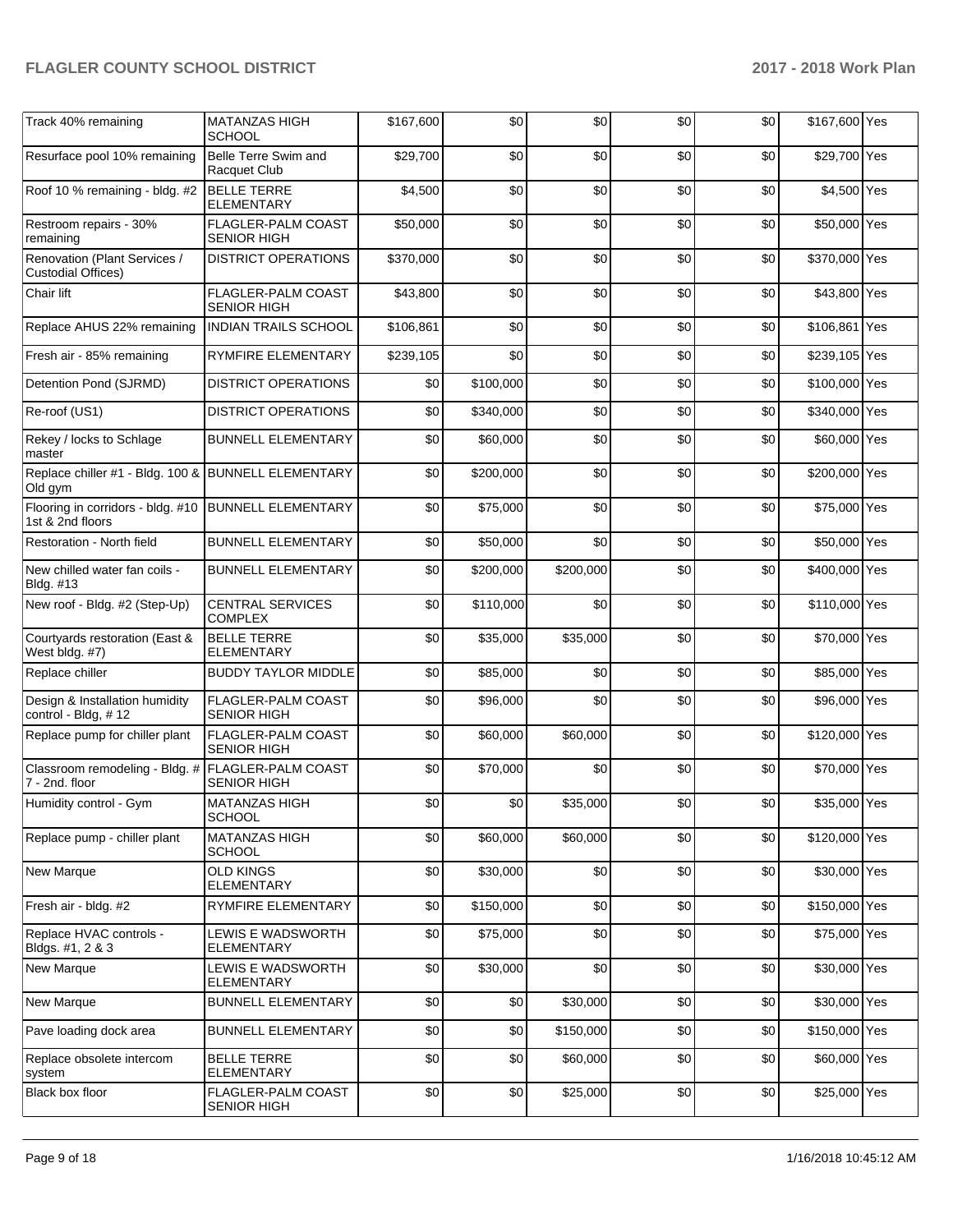| Re-key locks to Schlage                                    | <b>FLAGLER-PALM COAST</b><br><b>SENIOR HIGH</b> | \$0 | \$0      | \$70,000  | \$0       | \$0       | \$70,000 Yes    |  |
|------------------------------------------------------------|-------------------------------------------------|-----|----------|-----------|-----------|-----------|-----------------|--|
| Replace obsolete intercom                                  | FLAGLER-PALM COAST<br><b>SENIOR HIGH</b>        | \$0 | \$0      | \$75,000  | \$0       | \$0       | \$75,000 Yes    |  |
| New roof - Bldgs. 9 & 12                                   | FLAGLER-PALM COAST<br><b>SENIOR HIGH</b>        | \$0 | \$0      | \$375,000 | \$0       | \$0       | \$375,000 Yes   |  |
| Renovate office area / parts<br>room - Bldg. # 2 (Step-up) | <b>CENTRAL SERVICES</b><br>COMPLEX              | \$0 | \$0      | \$50,000  | \$0       | \$0       | \$50,000 Yes    |  |
| Lobby Security upgrade                                     | <b>BELLE TERRE</b><br><b>ELEMENTARY</b>         | \$0 | \$0      | \$9,000   | \$0       | \$16,000  | \$25,000 Yes    |  |
| Lobby Security upgrade                                     | <b>BUNNELL ELEMENTARY</b>                       | \$0 | \$0      | \$9,000   | \$0       | \$16,000  | \$25,000 Yes    |  |
| Lobby Security upgrade                                     | <b>OLD KINGS</b><br><b>ELEMENTARY</b>           | \$0 | \$0      | \$9,000   | \$0       | \$16,000  | \$25,000 Yes    |  |
| Lobby Security upgrade                                     | RYMFIRE ELEMENTARY                              | \$0 | \$0      | \$9,000   | \$0       | \$16,000  | \$25,000 Yes    |  |
| Lobby Security upgrade                                     | LEWIS E WADSWORTH<br><b>ELEMENTARY</b>          | \$0 | \$0      | \$9,000   | \$0       | \$16,000  | \$25,000 Yes    |  |
| Marque Replacement                                         | <b>BELLE TERRE</b><br><b>ELEMENTARY</b>         | \$0 | \$30,000 | \$0       | \$0       | \$0       | \$30,000 Yes    |  |
| Roof cleaning                                              | <b>INDIAN TRAILS SCHOOL</b>                     | \$0 | \$0      | \$75,000  | \$0       | \$0       | \$75,000 Yes    |  |
| Replace obsolete intercom<br>system                        | <b>INDIAN TRAILS SCHOOL</b>                     | \$0 | \$0      | \$75,000  | \$0       | \$0       | \$75,000 Yes    |  |
| Replace HVAC equipment -<br>Bldg. #10                      | <b>MATANZAS HIGH</b><br>SCHOOL                  | \$0 | \$0      | \$250,000 | \$0       | \$250,000 | \$500,000 Yes   |  |
| Irrigate front field                                       | <b>OLD KINGS</b><br><b>ELEMENTARY</b>           | \$0 | \$0      | \$12,000  | \$0       | \$0       | \$12,000 Yes    |  |
| New Stage lighting                                         | <b>OLD KINGS</b><br><b>ELEMENTARY</b>           | \$0 | \$0      | \$25,000  | \$0       | \$0       | \$25,000 Yes    |  |
| New gym floor                                              | <b>OLD KINGS</b><br><b>ELEMENTARY</b>           | \$0 | \$0      | \$80,000  | \$0       | \$0       | \$80,000 Yes    |  |
| New Stage lighting                                         | RYMFIRE ELEMENTARY                              | \$0 | \$0      | \$30,000  | \$0       | \$0       | \$30,000 Yes    |  |
| Carpet replacement                                         | RYMFIRE ELEMENTARY                              | \$0 | \$0      | \$300,000 | \$0       | \$0       | \$300,000 Yes   |  |
| Repave parking lot                                         | LEWIS E WADSWORTH<br><b>ELEMENTARY</b>          | \$0 | \$0      | \$288,000 | \$0       | \$0       | \$288,000 Yes   |  |
| Paint exterior EFIS                                        | LEWIS E WADSWORTH<br>ELEMENTARY                 | \$0 | \$0      | \$85,000  | \$0       | \$0       | \$85,000 Yes    |  |
| Re-roof FTI - Bldg. #1                                     | <b>CENTRAL SERVICES</b><br>COMPLEX              | \$0 | \$0      | \$0       | \$193,000 | \$0       | \$193,000 Yes   |  |
| Chiller removal & re-pipe to<br><b>BuddyWorth</b>          | <b>BUDDY TAYLOR MIDDLE</b>                      | \$0 | \$0      | $\$0$     | \$25,000  | \$300,000 | \$325,000 Yes   |  |
| Resurface parking lots                                     | FLAGLER-PALM COAST<br><b>SENIOR HIGH</b>        | \$0 | \$0      | \$0       | \$750,000 | \$750,000 | \$1,500,000 Yes |  |
| Re-key locks - new Schlage                                 | INDIAN TRAILS SCHOOL                            | \$0 | \$0      | \$0       | \$60,000  | \$0       | \$60,000 Yes    |  |
| Replace oversized water heater<br>in kitchen               | <b>MATANZAS HIGH</b><br><b>SCHOOL</b>           | \$0 | \$0      | \$0       | \$60,000  | \$0       | \$60,000 Yes    |  |
| Lights for practice fields                                 | MATANZAS HIGH<br><b>SCHOOL</b>                  | \$0 | \$0      | \$0       | \$250,000 | \$0       | \$250,000 Yes   |  |
| Add (2) Home Stadium<br>bleacher sections                  | <b>MATANZAS HIGH</b><br>SCHOOL                  | \$0 | \$0      | \$0       | \$150,000 | \$0       | \$150,000 Yes   |  |
| Replace classroom carpets                                  | MATANZAS HIGH<br>SCHOOL                         | \$0 | \$0      | \$0       | \$120,000 | \$120,000 | \$240,000 Yes   |  |
| Extend walkway cover on track<br>loop                      | <b>OLD KINGS</b><br><b>ELEMENTARY</b>           | \$0 | \$0      | \$0       | \$150,000 | \$0       | \$150,000 Yes   |  |
| Replace boiler for hot water<br>with water heaters         | RYMFIRE ELEMENTARY                              | \$0 | \$0      | \$0       | \$45,000  | \$0       | \$45,000 Yes    |  |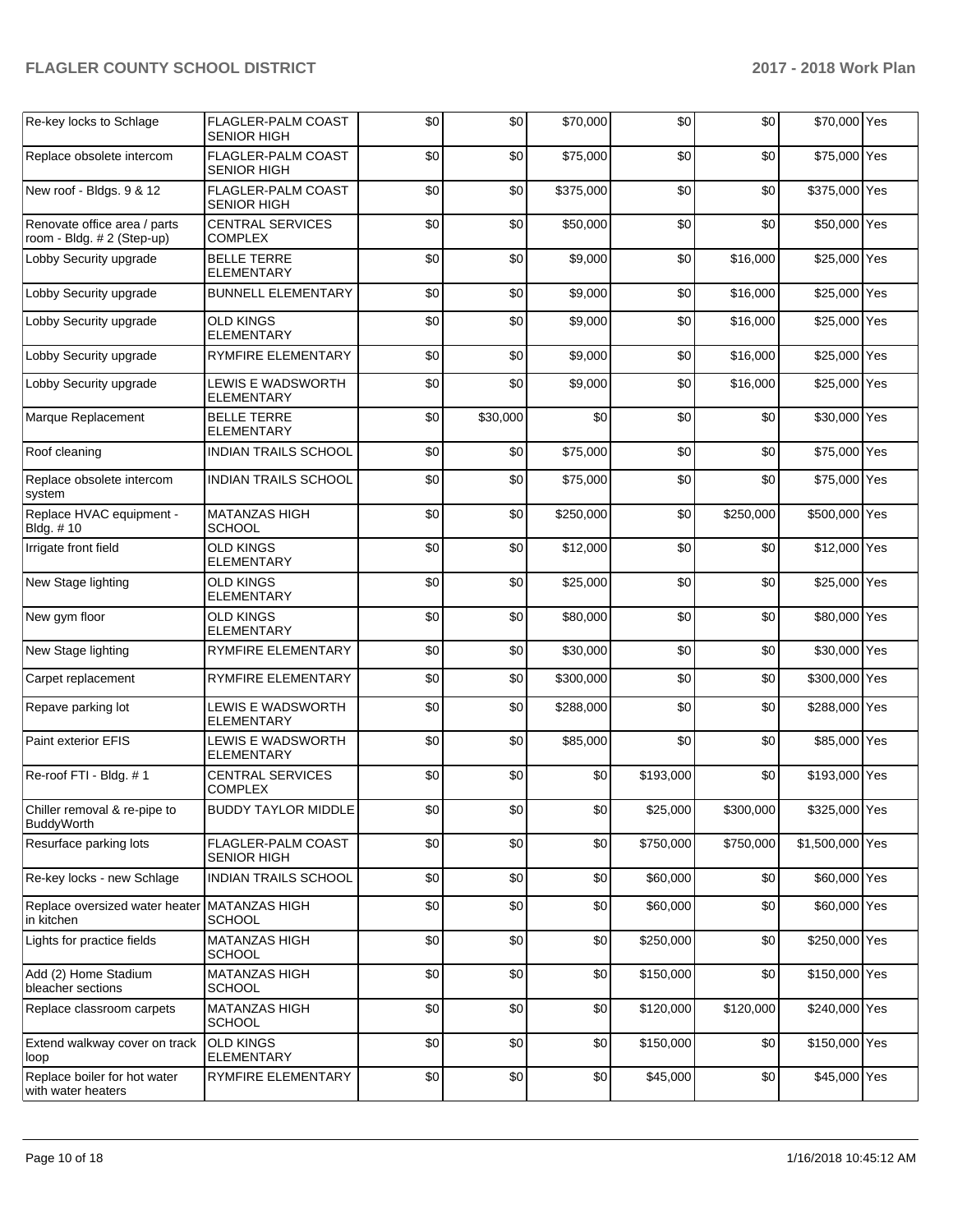| Astro Turf on ball field                            | <b>LEWIS E WADSWORTH</b><br><b>ELEMENTARY</b>   | \$0         | \$0         | \$0         | \$185,000   | \$0         | \$185,000 Yes   |  |
|-----------------------------------------------------|-------------------------------------------------|-------------|-------------|-------------|-------------|-------------|-----------------|--|
| Roof - Bldg. #'s 1 & 2                              | <b>LEWIS E WADSWORTH</b><br><b>ELEMENTARY</b>   | \$0         | \$0         | \$0         | \$500,000   | \$0         | \$500,000 Yes   |  |
| Walkway covering north/south<br>bus loop            | <b>BELLE TERRE</b><br><b>ELEMENTARY</b>         | \$0         | \$0         | \$0         | \$0         | \$180,000   | \$180,000 Yes   |  |
| Repaving - US1 site                                 | <b>DISTRICT OPERATIONS</b>                      | \$0         | \$0         | \$0         | \$0         | \$100,000   | \$100,000 Yes   |  |
| Replace classroom carpets                           | <b>BELLE TERRE</b><br><b>ELEMENTARY</b>         | \$0         | \$0         | \$0         | \$0         | \$153,000   | \$153,000 Yes   |  |
| <b>Thermal Ice Tanks</b>                            | <b>BELLE TERRE</b><br><b>ELEMENTARY</b>         | \$0         | \$0         | \$0         | \$0         | \$1,000,000 | \$1,000,000 Yes |  |
| Renovate restrooms (ADA)                            | Belle Terre Swim and<br>Racquet Club            | \$0         | \$0         | \$0         | \$0         | \$250,000   | \$250,000 Yes   |  |
| Replace portable                                    | Belle Terre Swim and<br>Racquet Club            | \$0         | \$0         | \$0         | \$0         | \$60,000    | \$60,000 Yes    |  |
| Renovate bathrooms and<br>locker rooms - Bldg. #800 | FLAGLER-PALM COAST<br><b>SENIOR HIGH</b>        | \$0         | \$0         | \$0         | \$0         | \$300,000   | \$300,000 Yes   |  |
| renovate locker rooms - 100<br>Gym                  | FLAGLER-PALM COAST<br><b>SENIOR HIGH</b>        | \$0         | \$0         | \$0         | \$0         | \$250,000   | \$250,000 Yes   |  |
| New roof - bldg. #700                               | <b>FLAGLER-PALM COAST</b><br><b>SENIOR HIGH</b> | \$0         | \$0         | \$0         | \$0         | \$500,000   | \$500,000 Yes   |  |
| Replace classroom carpets                           | <b>INDIAN TRAILS SCHOOL</b>                     | \$0         | \$0         | \$0         | \$0         | \$250,000   | \$250,000 Yes   |  |
| Pave Student parking                                | <b>MATANZAS HIGH</b><br><b>SCHOOL</b>           | \$0         | \$0         | \$0         | \$0         | \$175,000   | \$175,000 Yes   |  |
| Re-key locks / new Schalge                          | <b>MATANZAS HIGH</b><br><b>SCHOOL</b>           | \$0         | \$0         | \$0         | \$0         | \$70,000    | \$70,000 Yes    |  |
| Replace obsolete intercom<br>system                 | <b>MATANZAS HIGH</b><br><b>SCHOOL</b>           | \$0         | \$0         | \$0         | \$0         | \$60,000    | \$60,000 Yes    |  |
| Replace HVAC equipment -<br>Bldg. #9 classrooms     | <b>MATANZAS HIGH</b><br><b>SCHOOL</b>           | \$0         | \$0         | \$0         | \$0         | \$500,000   | \$500,000 Yes   |  |
| Add PI Bus loop cover                               | <b>OLD KINGS</b><br><b>ELEMENTARY</b>           | \$0         | \$0         | \$0         | \$0         | \$175,000   | \$175,000 Yes   |  |
| Replace cooling tower bundles                       | <b>RYMFIRE ELEMENTARY</b>                       | \$0         | \$0         | \$0         | \$0         | \$242,000   | \$242,000 Yes   |  |
|                                                     |                                                 | \$3,426,566 | \$3,006,000 | \$3,640,000 | \$3,858,000 | \$6,585,000 | \$20,515,566    |  |

## **Additional Project Schedules**

Any projects that are not identified in the last approved educational plant survey.

Nothing reported for this section.

### **Non Funded Growth Management Project Schedules**

Schedule indicating which projects, due to planned development, that CANNOT be funded from current revenues projected over the next five years.

Nothing reported for this section.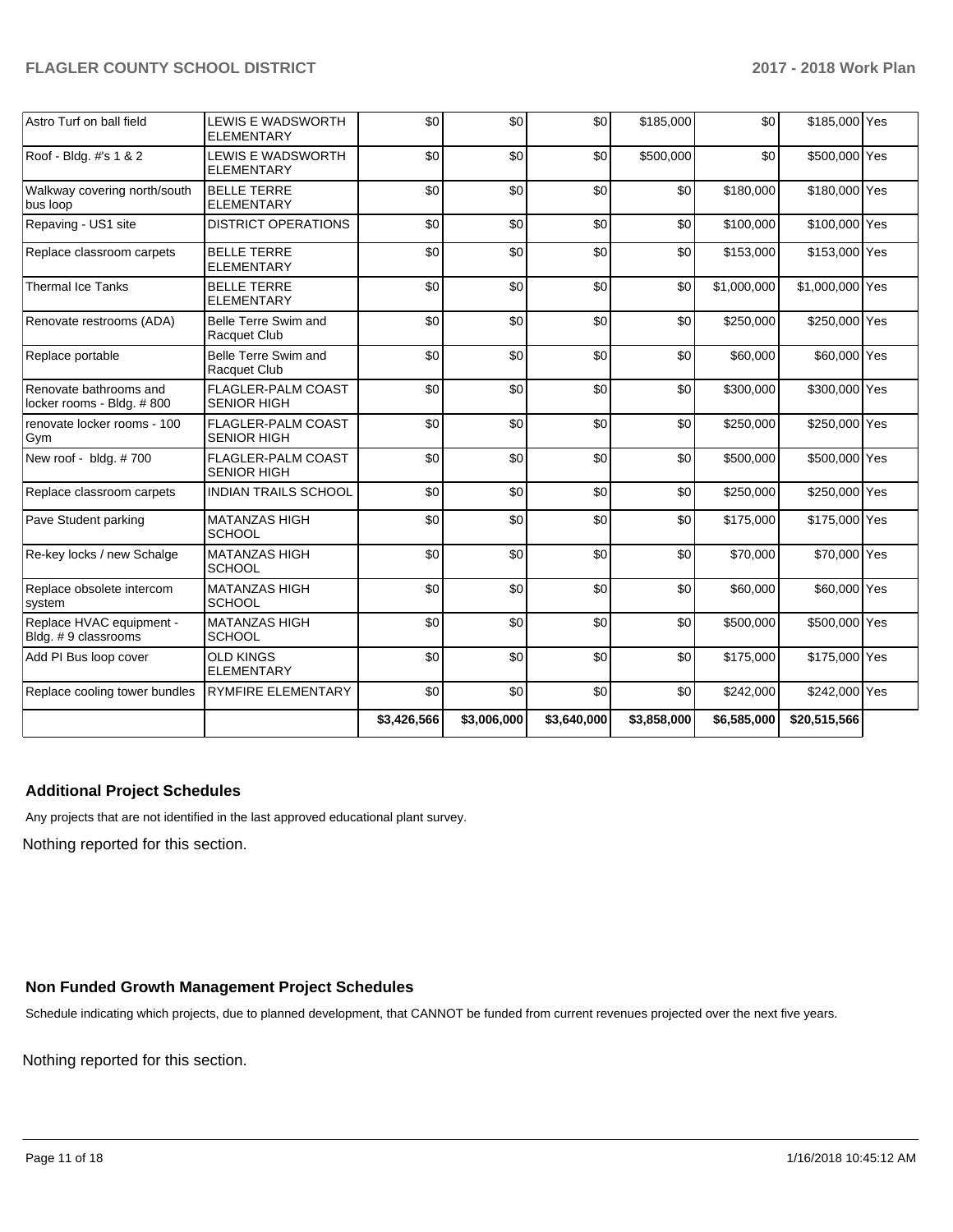# **Tracking**

# **Capacity Tracking**

| Location                                    | $2017 -$<br><b>2018 Satis.</b><br>Stu. Sta. | Actual<br>$2017 -$<br><b>2018 FISH</b><br>Capacity | Actual<br>$2016 -$<br>2017<br><b>COFTE</b> | # Class<br>Rooms | Actual<br>Average<br>$2017 -$<br>2018 Class<br><b>Size</b> | Actual<br>$2017 -$<br>2018<br><b>Utilization</b> | <b>New</b><br>Stu.<br>Capacity | <b>New</b><br>Rooms to<br>be<br>Added/Re<br>moved | Projected<br>$2021 -$<br>2022<br><b>COFTE</b> | Projected<br>$2021 -$<br>2022<br><b>Utilization</b> | Projected<br>$2021 -$<br>2022 Class<br><b>Size</b> |
|---------------------------------------------|---------------------------------------------|----------------------------------------------------|--------------------------------------------|------------------|------------------------------------------------------------|--------------------------------------------------|--------------------------------|---------------------------------------------------|-----------------------------------------------|-----------------------------------------------------|----------------------------------------------------|
| <b>BUDDY TAYLOR MIDDLE</b>                  | 1,610                                       | 1,449                                              | 912                                        | 70               | 13 <sup>1</sup>                                            | 63.00 %                                          | $\Omega$                       | $\Omega$                                          | 932                                           | 64.00%                                              | 13                                                 |
| <b>BUNNELL ELEMENTARY</b>                   | 1,525                                       | 1,525                                              | 1,202                                      | 77               | 16                                                         | 79.00 %                                          | 0                              | $\Omega$                                          | 1,202                                         | 79.00 %                                             | 16                                                 |
| <b>FLAGLER-PALM COAST</b><br>İSENIOR HIGH   | 2,747                                       | 2,609                                              | 2,324                                      | 113              | 21                                                         | 89.00 %                                          | $\Omega$                       | $\Omega$                                          | 2,335                                         | 89.00 %                                             | 21                                                 |
| LEWIS E WADSWORTH<br>ELEMENTARY             | 1,020                                       | 1,020                                              | 887                                        | 56               | 16                                                         | 87.00 %                                          | $\Omega$                       | $\Omega$                                          | 889                                           | 87.00 %                                             | 16                                                 |
| <b>OLD KINGS</b><br>ELEMENTARY              | 1,170                                       | 1,170                                              | 1,215                                      | 62               | 20                                                         | 104.00%                                          | 0                              | $\Omega$                                          | 1,214                                         | 104.00%                                             | 20                                                 |
| INDIAN TRAILS SCHOOL                        | 1,818                                       | 1,636                                              | 960                                        | 78               | 12                                                         | 59.00 %                                          | $\Omega$                       | $\Omega$                                          | 972                                           | 59.00 %                                             | 12                                                 |
| 13 Academy                                  | 0                                           | 0                                                  | 0                                          | $\mathbf 0$      | $\overline{0}$                                             | 0.00%                                            | 0                              | $\Omega$                                          | $\mathbf 0$                                   | 0.00%                                               | 0                                                  |
| <b>ADULT</b><br>EDUCATION/CORPORAT<br>E ONE | $\Omega$                                    | $\Omega$                                           | 0                                          | $\Omega$         | $\Omega$                                                   | 0.00%                                            | $\Omega$                       | $\Omega$                                          | $\Omega$                                      | 0.00%                                               | $\mathbf 0$                                        |
| IMATANZAS HIGH<br> SCHOOL                   | 2,067                                       | 1,963                                              | 1,450                                      | 80               | 18                                                         | 74.00%                                           | 0                              | $\Omega$                                          | 1,450                                         | 74.00%                                              | 18                                                 |
| <b>BELLE TERRE</b><br>ELEMENTARY            | 1,539                                       | 1,539                                              | 1,502                                      | 80               | 19                                                         | 98.00 %                                          | $\Omega$                       | $\Omega$                                          | 1,552                                         | 101.00%                                             | 19                                                 |
| <b>RYMFIRE ELEMENTARY</b>                   | 1,715                                       | 1,715                                              | 1,066                                      | 85               | 13                                                         | 62.00 %                                          | $\Omega$                       | $\Omega$                                          | 1,110                                         | 65.00 %                                             | 13                                                 |
|                                             | 15,211                                      | 14,626                                             | 11,519                                     | 701              | 16                                                         | 78.75%                                           | $\bf{0}$                       | $\bf{0}$                                          | 11,656                                        | 79.69%                                              | 17                                                 |

The COFTE Projected Total (11,656) for 2021 - 2022 must match the Official Forecasted COFTE Total (11,656 ) for 2021 - 2022 before this section can be completed. In the event that the COFTE Projected Total does not match the Official forecasted COFTE, then the Balanced Projected COFTE Table should be used to balance COFTE.

| Projected COFTE for 2021 - 2022 |        |  |  |  |  |  |
|---------------------------------|--------|--|--|--|--|--|
| Elementary (PK-3)               | 3,251  |  |  |  |  |  |
| Middle (4-8)                    | 4,698  |  |  |  |  |  |
| High (9-12)                     | 3,707  |  |  |  |  |  |
|                                 | 11,656 |  |  |  |  |  |

| <b>Grade Level Type</b> | <b>Balanced Projected</b><br>COFTE for 2021 - 2022 |
|-------------------------|----------------------------------------------------|
| Elementary (PK-3)       |                                                    |
| Middle $(4-8)$          |                                                    |
| High (9-12)             |                                                    |
|                         | 11,656                                             |

### **Relocatable Replacement**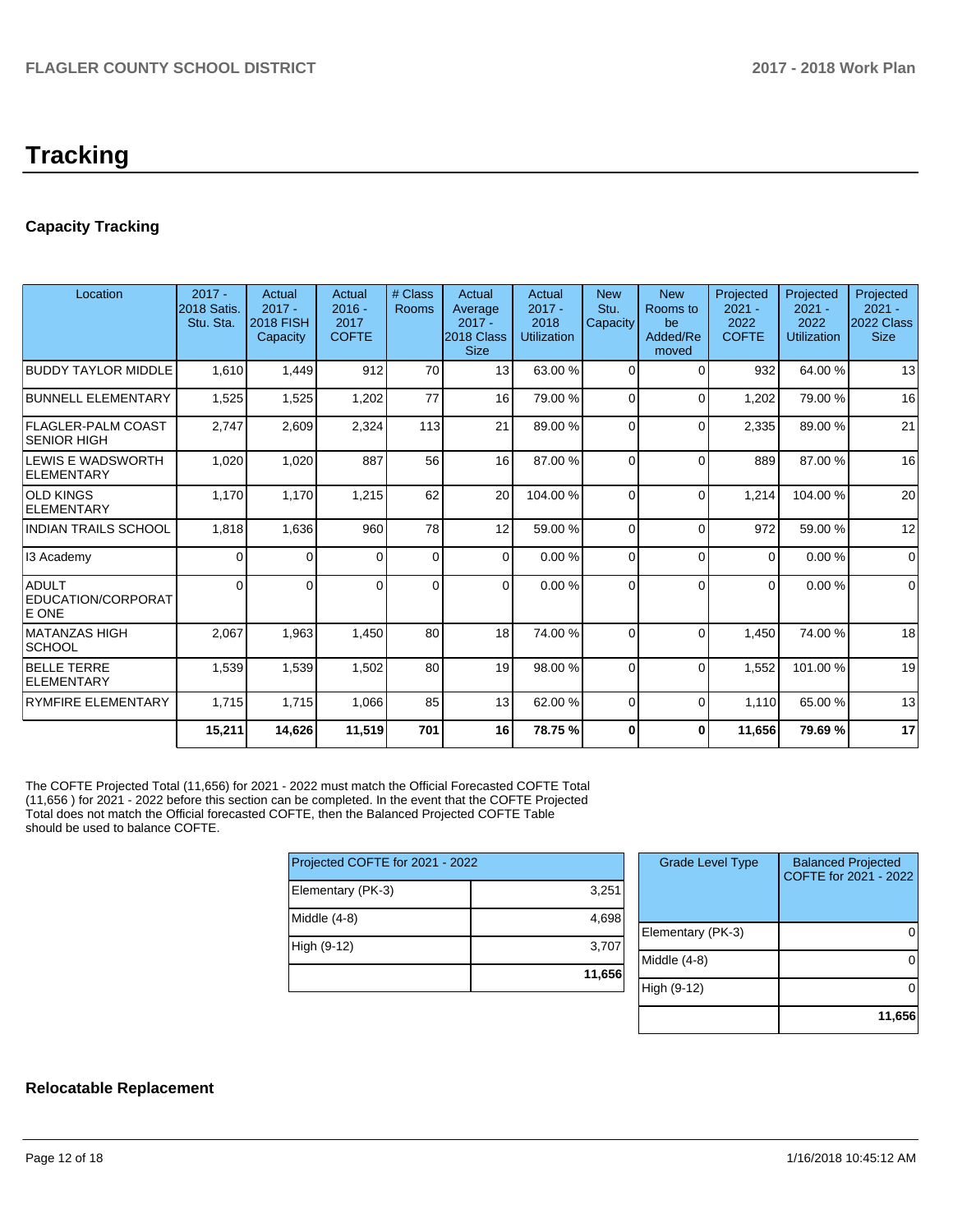Number of relocatable classrooms clearly identified and scheduled for replacement in the school board adopted financially feasible 5-year district work program.

| Location                               | 2017 - 2018   2018 - 2019   2019 - 2020   2020 - 2021   2021 - 2022 |  | Year 5 Total |
|----------------------------------------|---------------------------------------------------------------------|--|--------------|
| FLAGLER-PALM COAST SENIOR HIGH         |                                                                     |  |              |
| <b>OLD KINGS ELEMENTARY</b>            |                                                                     |  |              |
| <b>Total Relocatable Replacements:</b> |                                                                     |  |              |

### **Charter Schools Tracking**

Information regarding the use of charter schools.

| Location-Type       | # Relocatable<br>units or<br>permanent<br><b>classrooms</b> | Owner                          | Year Started or<br>Scheduled | Student<br><b>Stations</b> | <b>Students</b><br>Enrolled | Years in<br>Contract | <b>Total Charter</b><br><b>Students</b><br>projected for<br>2021 - 2022 |
|---------------------|-------------------------------------------------------------|--------------------------------|------------------------------|----------------------------|-----------------------------|----------------------|-------------------------------------------------------------------------|
| Imagine Town Center |                                                             | 42 <b>PRIVATE</b>              | 2008                         | 740                        | 901                         |                      | 1,000                                                                   |
| Palm Harbor Academy |                                                             | 7 RENTED<br><b>RELOCATABLE</b> | 2009                         | 126 <sup>1</sup>           | 125                         |                      | 150                                                                     |
|                     | 49                                                          |                                |                              | 866                        | 1,026                       |                      | 1,150                                                                   |

## **Special Purpose Classrooms Tracking**

The number of classrooms that will be used for certain special purposes in the current year, by facility and type of classroom, that the district will, 1), not use for educational purposes, and 2), the co-teaching classrooms that are not open plan classrooms and will be used for educational purposes.

| School                                          | <b>School Type</b> | # of Elementary<br>K-3 Classrooms | # of Middle 4-8<br><b>Classrooms</b> | # of High 9-12<br><b>Classrooms</b> | # of $ESE$<br><b>Classrooms</b> | # of Combo<br><b>Classrooms</b> | <b>Total</b><br><b>Classrooms</b> |
|-------------------------------------------------|--------------------|-----------------------------------|--------------------------------------|-------------------------------------|---------------------------------|---------------------------------|-----------------------------------|
| <b>BUDDY TAYLOR MIDDLE</b>                      | Educational        |                                   |                                      |                                     |                                 |                                 |                                   |
| <b>BUNNELL ELEMENTARY</b>                       | Educational        |                                   |                                      |                                     |                                 |                                 | 61                                |
| <b>FLAGLER-PALM COAST SENIOR</b><br>IHIGH.      | Educational        |                                   |                                      |                                     |                                 |                                 | 6                                 |
| <b>ILEWIS E WADSWORTH</b><br><b>IELEMENTARY</b> | Educational        |                                   |                                      |                                     |                                 |                                 | 12                                |
| IINDIAN TRAILS SCHOOL                           | Educational        |                                   | 20                                   |                                     |                                 |                                 | 20                                |
| IMATANZAS HIGH SCHOOL                           | Educational        |                                   |                                      | 13                                  |                                 |                                 | 13                                |
| <b>Total Educational Classrooms:</b>            | 13                 | 29                                | 13                                   |                                     |                                 | 61                              |                                   |

| School                               |  | School Type $\left  \frac{1}{2}$ of Elementary $\left  \frac{1}{2}$ of Middle 4-8 $\left  \frac{1}{2}$ of High 9-12<br><b>K-3 Classrooms I</b> | <b>Classrooms</b> | <b>Classrooms</b> | # of $ESE$<br><b>Classrooms</b> | # of Combo<br><b>Classrooms</b> | <b>Total</b><br><b>Classrooms</b> |
|--------------------------------------|--|------------------------------------------------------------------------------------------------------------------------------------------------|-------------------|-------------------|---------------------------------|---------------------------------|-----------------------------------|
| <b>Total Co-Teaching Classrooms:</b> |  |                                                                                                                                                |                   |                   |                                 |                                 | 0                                 |

### **Infrastructure Tracking**

**Necessary offsite infrastructure requirements resulting from expansions or new schools. This section should include infrastructure information related to capacity project schedules and other project schedules (Section 4).** 

Not Specified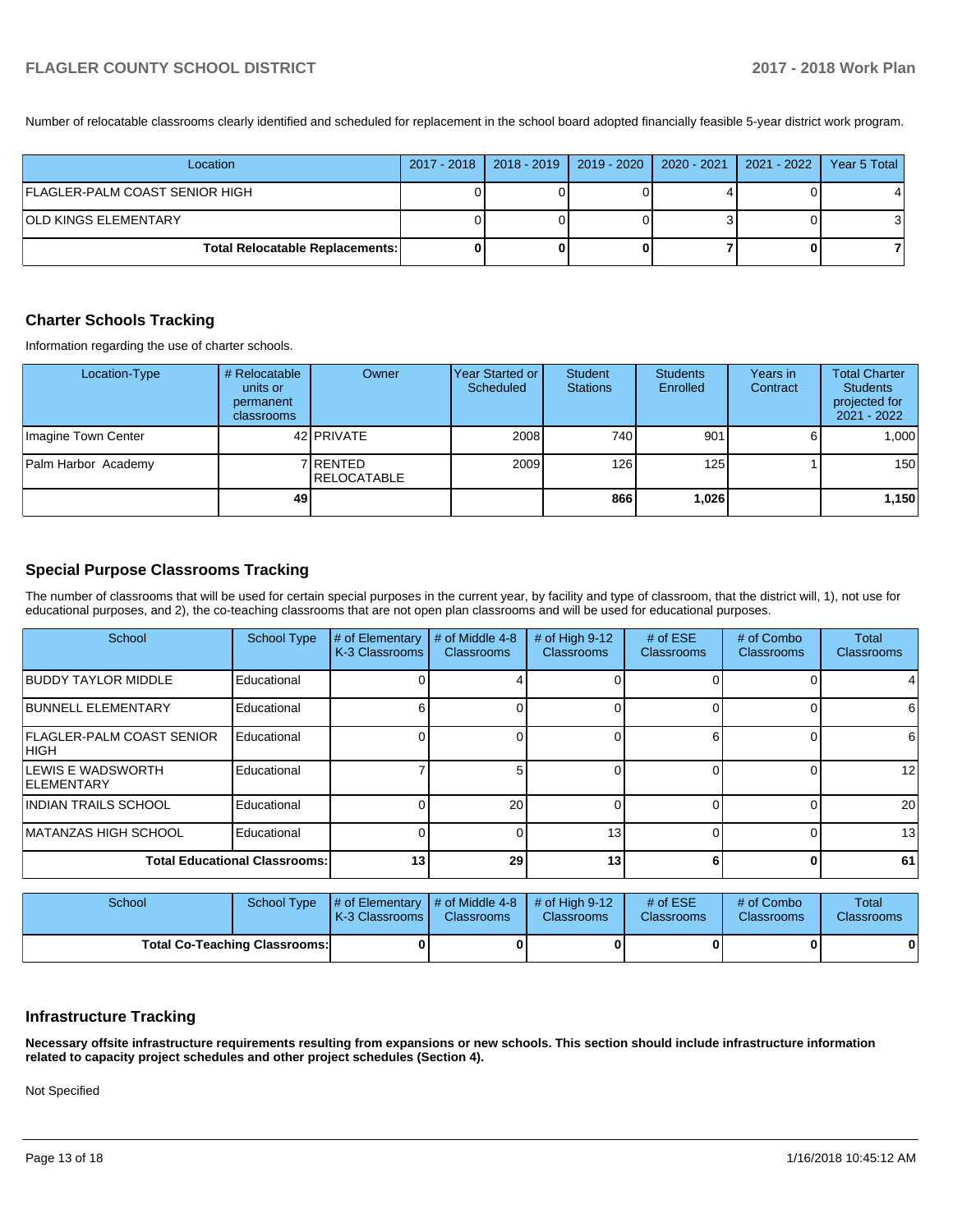**Proposed location of planned facilities, whether those locations are consistent with the comprehensive plans of all affected local governments, and recommendations for infrastructure and other improvements to land adjacent to existing facilities. Provisions of 1013.33(12), (13) and (14) and 1013.36** must be addressed for new facilities planned within the 1st three years of the plan (Section 5).

Not Specified

**Consistent with Comp Plan?** No

### **Net New Classrooms**

The number of classrooms, by grade level and type of construction, that were added during the last fiscal year.

| List the net new classrooms added in the 2016 - 2017 fiscal year.                                                                                       |                              |                            |                                |                      | year.                                                                  |                            | List the net new classrooms to be added in the 2017 - 2018 fiscal |                        |
|---------------------------------------------------------------------------------------------------------------------------------------------------------|------------------------------|----------------------------|--------------------------------|----------------------|------------------------------------------------------------------------|----------------------------|-------------------------------------------------------------------|------------------------|
| "Classrooms" is defined as capacity carrying classrooms that are added to increase<br>capacity to enable the district to meet the Class Size Amendment. |                              |                            |                                |                      | Totals for fiscal year 2017 - 2018 should match totals in Section 15A. |                            |                                                                   |                        |
| Location                                                                                                                                                | $2016 - 2017$ #<br>Permanent | $2016 - 2017$ #<br>Modular | $2016 - 2017$ #<br>Relocatable | 2016 - 2017<br>Total | $2017 - 2018$ #<br>Permanent                                           | $2017 - 2018$ #<br>Modular | $2017 - 2018$ #<br>Relocatable                                    | $2017 - 2018$<br>Total |
| Elementary (PK-3)                                                                                                                                       |                              |                            |                                |                      |                                                                        |                            |                                                                   |                        |
| Middle (4-8)                                                                                                                                            |                              |                            |                                |                      |                                                                        |                            |                                                                   | ΟI                     |
| High (9-12)                                                                                                                                             |                              |                            |                                |                      |                                                                        |                            |                                                                   | ΩI                     |
|                                                                                                                                                         |                              |                            |                                | 0                    |                                                                        |                            | 0                                                                 |                        |

### **Relocatable Student Stations**

Number of students that will be educated in relocatable units, by school, in the current year, and the projected number of students for each of the years in the workplan.

| <b>Site</b>                               | 2017 - 2018 | 2018 - 2019      | 2019 - 2020 | 2020 - 2021 | 2021 - 2022 | 5 Year Average |
|-------------------------------------------|-------------|------------------|-------------|-------------|-------------|----------------|
| 13 Academy                                |             |                  |             |             |             |                |
| <b>INDIAN TRAILS SCHOOL</b>               | $\Omega$    | $\Omega$         | 0           | $\Omega$    | $\Omega$    | 0              |
| <b>BUDDY TAYLOR MIDDLE</b>                | $\Omega$    | $\Omega$         | ŋ           | $\Omega$    | $\Omega$    | 0              |
| <b>BUNNELL ELEMENTARY</b>                 | $\Omega$    | $\Omega$         | $\Omega$    | $\Omega$    | 0           | 0              |
| <b>FLAGLER-PALM COAST SENIOR HIGH</b>     | 371         | 100              | 100         | 100         | 0           | 134            |
| LEWIS E WADSWORTH ELEMENTARY              | 0           | $\Omega$         | ŋ           | $\Omega$    | $\Omega$    | $\Omega$       |
| <b>OLD KINGS ELEMENTARY</b>               | $\Omega$    | $\Omega$         | 0           | $\Omega$    | 0           | 0              |
| ADULT EDUCATION/CORPORATE ONE             | 0           | $\Omega$         | 0           | $\Omega$    | 0           | $\Omega$       |
| MATANZAS HIGH SCHOOL                      | $\Omega$    | $\Omega$         | 0           | 0           | $\Omega$    | 0              |
| <b>BELLE TERRE ELEMENTARY</b>             | 0           | n                | ∩           | $\Omega$    | $\Omega$    | $\Omega$       |
| <b>RYMFIRE ELEMENTARY</b>                 | $\Omega$    | 0                | 0           | $\Omega$    | $\Omega$    | $\Omega$       |
| Totals for FLAGLER COUNTY SCHOOL DISTRICT |             |                  |             |             |             |                |
| Total students in relocatables by year.   | 371         | 100 <sub>l</sub> | 100         | 100         | $\bf{0}$    | 134            |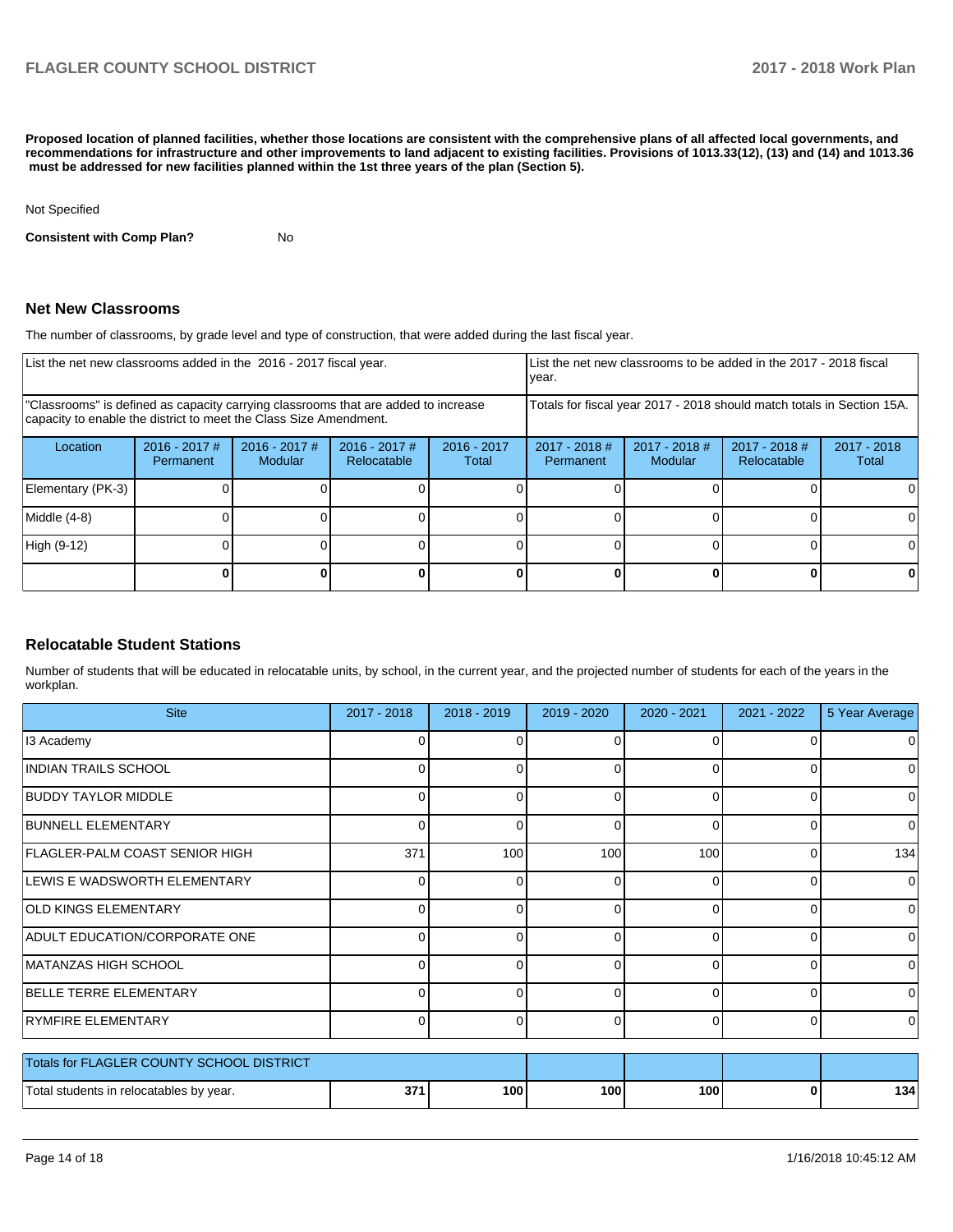| Total number of COFTE students projected by year. | 11,627 | 11,625 | 11,615 | 11.632 | 11,656 | 11,631 |
|---------------------------------------------------|--------|--------|--------|--------|--------|--------|
| Percent in relocatables by year.                  | 3%     | $\%$   | ്%.    | %      | 0 % l  | %      |

## **Leased Facilities Tracking**

Exising leased facilities and plans for the acquisition of leased facilities, including the number of classrooms and student stations, as reported in the educational plant survey, that are planned in that location at the end of the five year workplan.

| Location                              | # of Leased<br>Classrooms 2017 -<br>2018 | <b>FISH Student</b><br><b>Stations</b> | Owner                            | # of Leased<br>Classrooms 2021 -<br>2022 | <b>FISH Student</b><br><b>Stations</b> |
|---------------------------------------|------------------------------------------|----------------------------------------|----------------------------------|------------------------------------------|----------------------------------------|
| <b>RYMFIRE ELEMENTARY</b>             | 0                                        | 0                                      |                                  | 0                                        | 0                                      |
| 13 Academy                            | C                                        | 0                                      |                                  | 0                                        | 0                                      |
| <b>INDIAN TRAILS SCHOOL</b>           | $\Omega$                                 | $\Omega$                               |                                  | $\Omega$                                 | $\Omega$                               |
| <b>BUDDY TAYLOR MIDDLE</b>            | 0                                        | 0                                      |                                  | 0                                        | 0                                      |
| <b>BUNNELL ELEMENTARY</b>             | $\Omega$                                 | $\Omega$                               |                                  | $\Omega$                                 | 0                                      |
| <b>FLAGLER-PALM COAST SENIOR HIGH</b> | 16                                       |                                        | 371 ModSpace /<br>Mobile Modular | 4                                        | 100                                    |
| LEWIS E WADSWORTH ELEMENTARY          | $\Omega$                                 | ∩                                      |                                  | 0                                        | $\Omega$                               |
| MATANZAS HIGH SCHOOL                  | $\Omega$                                 | 0                                      |                                  | 0                                        | 0                                      |
| BELLE TERRE ELEMENTARY                | $\Omega$                                 | ∩                                      |                                  | $\Omega$                                 | 0                                      |
| <b>OLD KINGS ELEMENTARY</b>           | $\Omega$                                 |                                        | 0 Mobile Modular                 | 3                                        | 54                                     |
| ADULT EDUCATION/CORPORATE ONE         | $\Omega$                                 |                                        | 0 Mobile Modular                 |                                          | $\mathbf 0$                            |
|                                       | 16                                       | 371                                    |                                  | 8                                        | 154                                    |

## **Failed Standard Relocatable Tracking**

Relocatable units currently reported by school, from FISH, and the number of relocatable units identified as 'Failed Standards'.

Nothing reported for this section.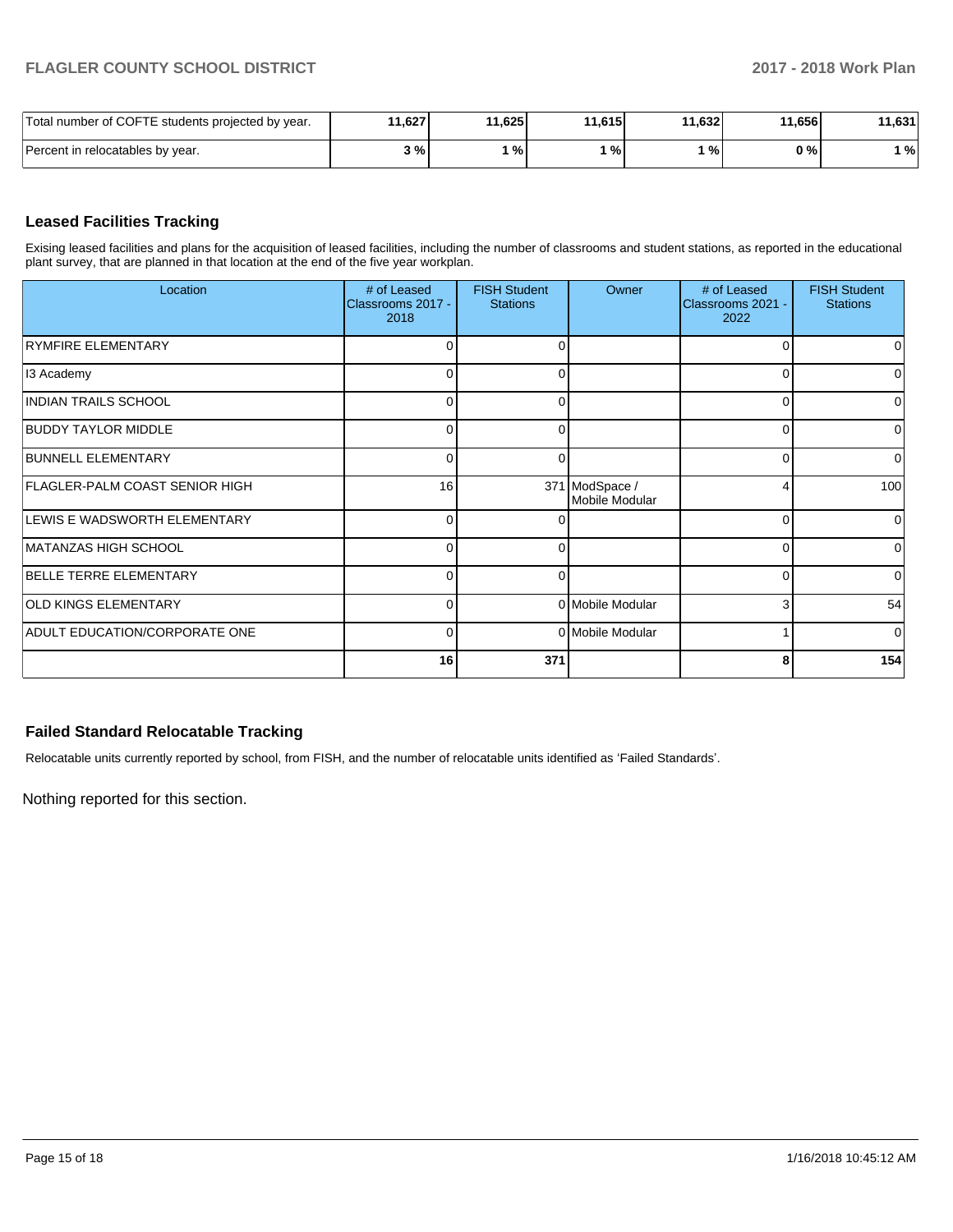# **Planning**

### **Class Size Reduction Planning**

**Plans approved by the school board that reduce the need for permanent student stations such as acceptable school capacity levels, redistricting, busing, year-round schools, charter schools, magnet schools, public-private partnerships, multitrack scheduling, grade level organization, block scheduling, or other alternatives.**

Not Specified

#### **School Closure Planning**

**Plans for the closure of any school, including plans for disposition of the facility or usage of facility space, and anticipated revenues.** 

No existing school facilities are planned to be closed. No properties are currently identified for disposal.

# **Long Range Planning**

#### **Ten-Year Maintenance**

District projects and locations regarding the projected need for major renovation, repair, and maintenance projects within the district in years 6-10 beyond the projects plans detailed in the five years covered by the work plan.

Nothing reported for this section.

### **Ten-Year Capacity**

Schedule of capital outlay projects projected to ensure the availability of satisfactory student stations for the projected student enrollment in K-12 programs for the future 5 years beyond the 5-year district facilities work program.

Nothing reported for this section.

### **Ten-Year Planned Utilization**

Schedule of planned capital outlay projects identifying the standard grade groupings, capacities, and planned utilization rates of future educational facilities of the district for both permanent and relocatable facilities.

| Grade Level Projections         | <b>FISH</b><br><b>Student</b><br><b>Stations</b> | Actual 2016 -<br><b>2017 FISH</b><br>Capacity | Actual<br>$2016 -$<br>2017<br>COFTE | <b>Utilization</b> | Actual 2016 - 2017   Actual 2017 - 2018 / 2026 - 2027 new Projected 2026 - Projected 2026 -<br>Student Capacity to be added/removed   2027 COFTE | 2027 Utilization |
|---------------------------------|--------------------------------------------------|-----------------------------------------------|-------------------------------------|--------------------|--------------------------------------------------------------------------------------------------------------------------------------------------|------------------|
| Elementary - District<br>Totals | 6.969                                            | 6.969                                         | 5.871.84                            | 84.26 %            |                                                                                                                                                  | 0.00%            |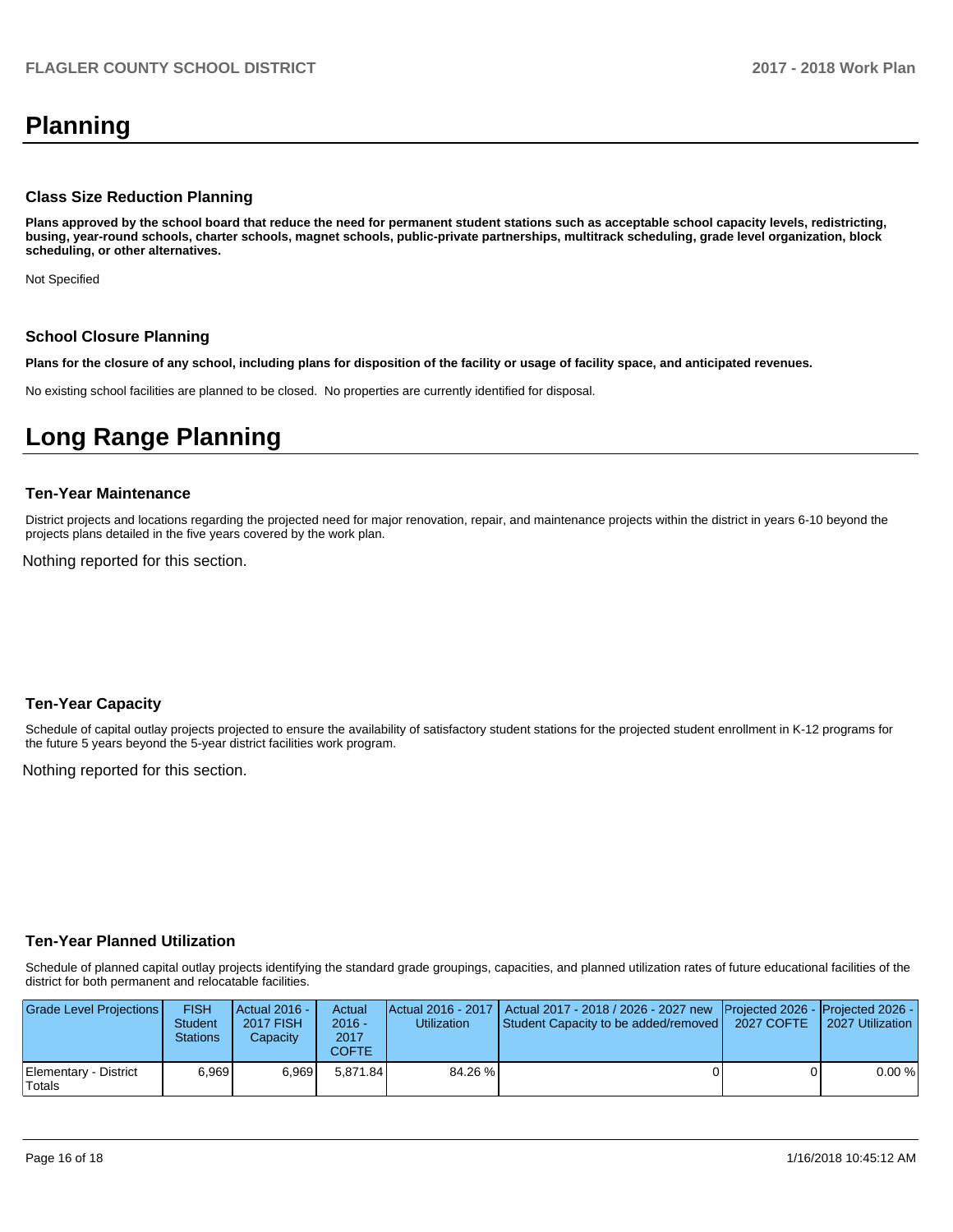|                          | 15.221 | 14.626 | 11.518.64 | 78.75 %   |  | 0.00% |
|--------------------------|--------|--------|-----------|-----------|--|-------|
| Other - ESE, etc         | 10     |        | 0.001     | $0.00 \%$ |  | 0.00% |
| High - District Totals   | 4.814  | 4.572  | 3.774.11  | 82.55 %   |  | 0.00% |
| Middle - District Totals | 3,428  | 3.085  | 1,872.69  | 60.71 %   |  | 0.00% |

**Combination schools are included with the middle schools for student stations, capacity, COFTE and utilization purposes because these facilities all have a 90% utilization factor. Use this space to explain or define the grade groupings for combination schools.** 

No comments to report.

### **Ten-Year Infrastructure Planning**

**Proposed Location of Planned New, Remodeled, or New Additions to Facilities in 06 thru 10 out years (Section 28).**

Nothing reported for this section.

Plans for closure of any school, including plans for disposition of the facility or usage of facility space, and anticipated revenues in the 06 thru 10 out **years (Section 29).**

Nothing reported for this section.

#### **Twenty-Year Maintenance**

District projects and locations regarding the projected need for major renovation, repair, and maintenance projects within the district in years 11-20 beyond the projects plans detailed in the five years covered by the work plan.

Nothing reported for this section.

#### **Twenty-Year Capacity**

Schedule of capital outlay projects projected to ensure the availability of satisfactory student stations for the projected student enrollment in K-12 programs for the future 11-20 years beyond the 5-year district facilities work program.

Nothing reported for this section.

### **Twenty-Year Planned Utilization**